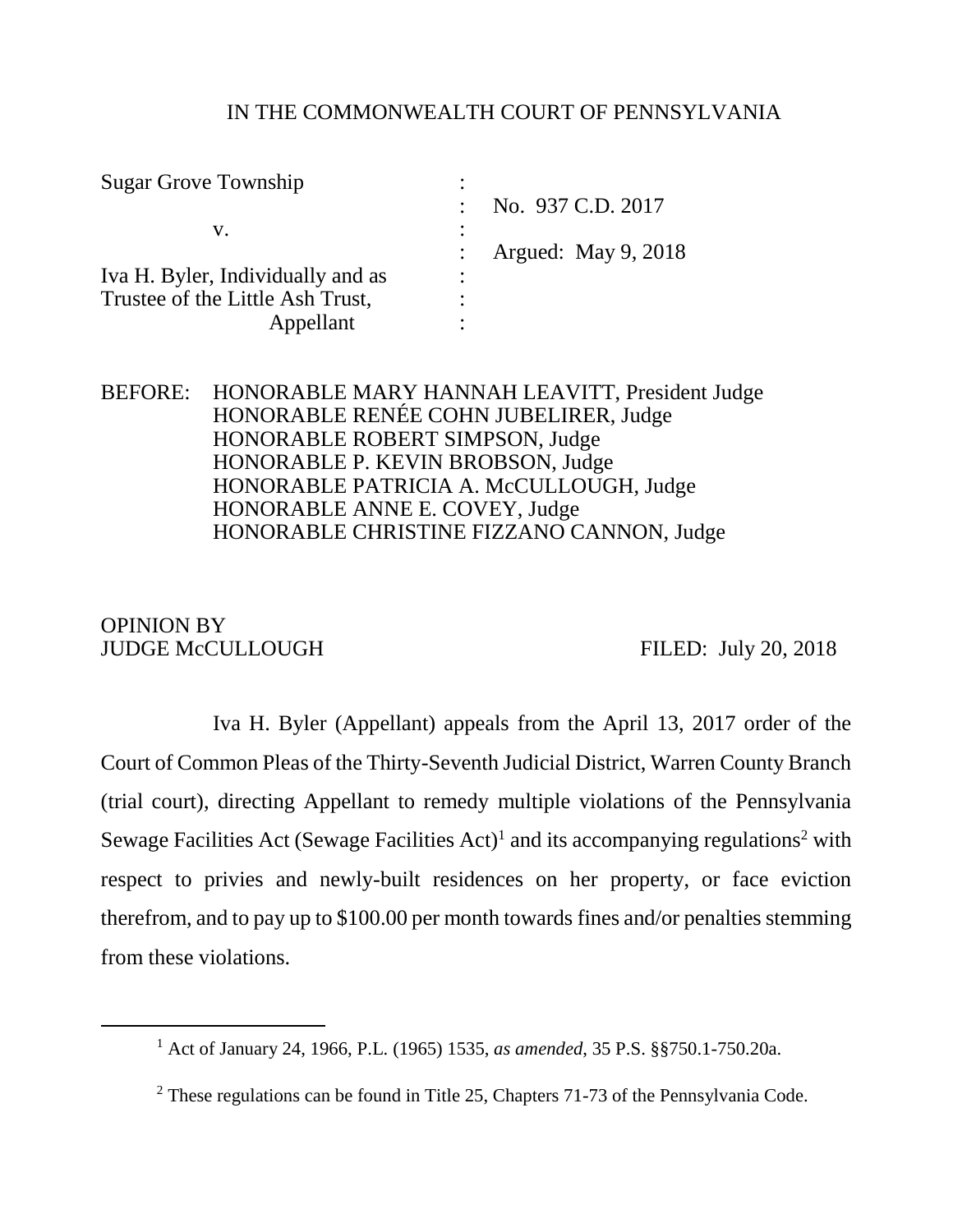#### **Facts and Procedural History**

Appellant, a member of the Old Order Amish, resides at 1050 Wilson Road, Sugar Grove, Pennsylvania (the Property). The Property had been conveyed to Appellant and her husband by a recorded deed dated November 20, 1997. After the passing of her husband, Appellant executed a quit claim deed on September 17, 2010, transferring ownership of the Property to the Little Ash Trust, with her being the sole trustee. (Trial court op. at 2.)

On October 18, 1993, Sugar Grove Township (Township) enacted Ordinance No. 93-10-1, which was subsequently repealed and replaced by Ordinance No. 12-11-06, hereinafter referred to as the Privy Ordinance. (Complaint at  $\P$  8.) Section IV(A) of the Privy Ordinance states that "no privy shall be installed, utilized or otherwise placed in service by any owner or person until said owner or person has obtained a privy permit from the Township." *Id.* There are allegedly two privies on the Property, one of which was constructed prior to the enactment of the Privy Ordinance. The Property consists of three residences, all of which are served by the privies, but none of which have been granted a privy permit. Two of these residences were constructed after the adoption of the Privy Ordinance.<sup>3</sup> (Complaint at  $\P$ 9.)

### **Complaint and Answer**

<sup>&</sup>lt;sup>3</sup> As will be discussed below, there is a privy associated with the main residence at the Property that was constructed well before the enactment of the Privy Ordinance. A second privy was allegedly constructed subsequent to the enactment of the Privy Ordinance at the same time as the new residences were constructed. However, testimony before the trial court indicated that this second privy may not have been a privy at all and merely consisted of an outhouse with a bucket.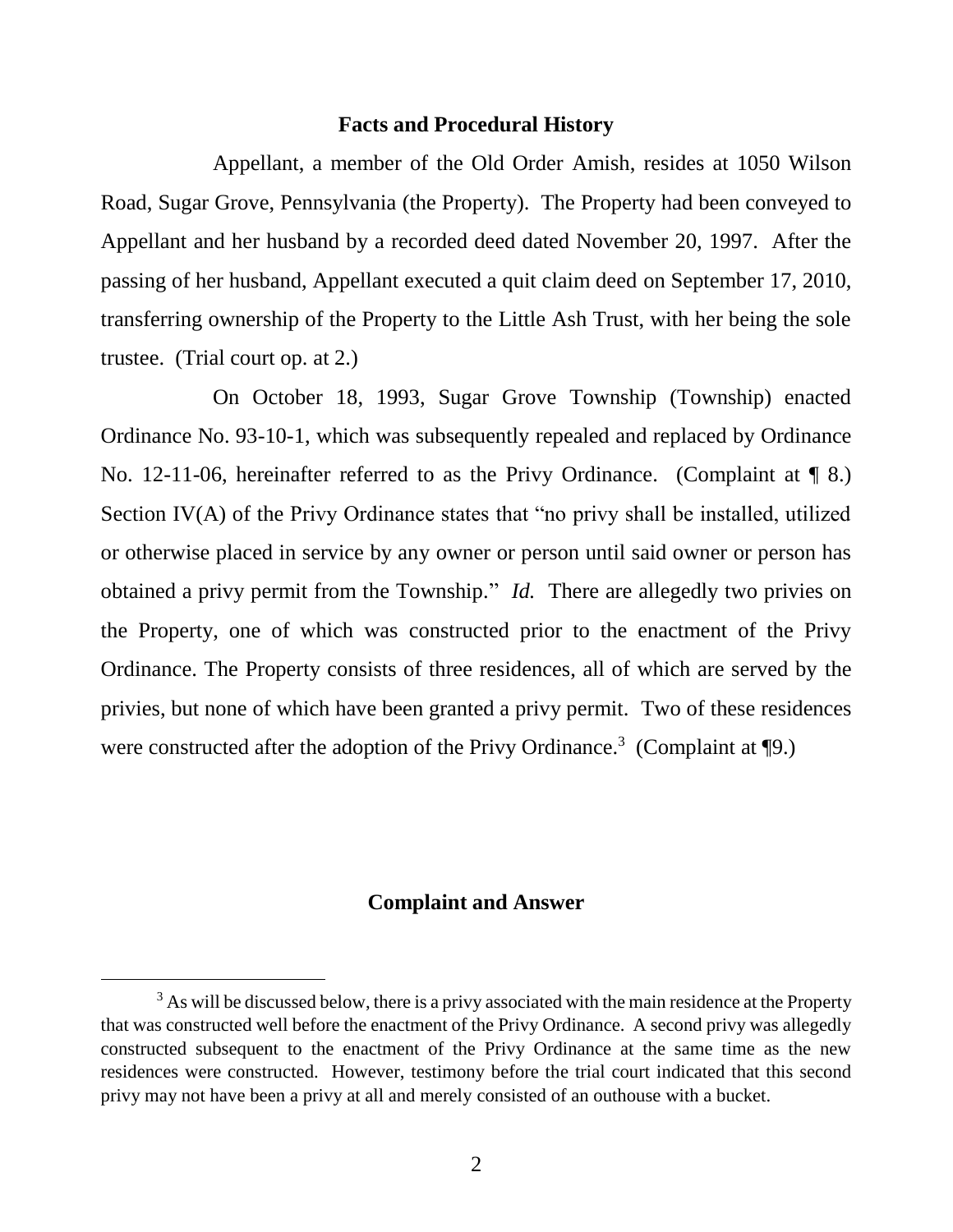On August 13, 2015, the Township filed a complaint against Appellant alleging that she unlawfully made use of privies on the Property in violation of the Sewage Facilities Act regulations; failed to undertake soil and site suitability testing to determine if privies are an appropriate method for disposing of sewage on the Property as required by these regulations; failed to obtain the necessary permits as required by the Sewage Facilities Act; covered and occupied structures utilizing an on-lot sewage system without having the system inspected and approved by the Township in violation of the Sewage Facilities Act; created a nuisance under the Sewage Facilities Act by discharging untreated or partially treated sewage into the ground and/or waters of the Commonwealth; and failed to obtain the necessary permits, submit site plans, or obtain certificates of occupancy as required by the Uniform Construction Code (UCC) relating to the construction and occupation of the two later-built residences on the Property. 4 (Complaint at ¶¶11, 13, 16, 19, 25-27, 29-41.) The Township had repeatedly sent Appellant letters and notices of the violations beginning in November 2012, but Appellant took no steps to bring the Property into compliance, thereby necessitating the filing of the complaint. (Complaint at  $\P$ [42-56.)

The Township's complaint included five counts. In Count I, the Township sought injunctive relief to compel compliance with its Privy Ordinance. In Count II, the Township sought injunctive relief to compel compliance with the Sewage Facilities Act. In Count III, the Township sought abatement of the alleged nuisance under the Sewage Facilities Act. In Count IV, the Township sought relief under the UCC.

<sup>4</sup> On June 1, 2004, the Township adopted the Uniform Construction Code Ordinance, Ordinance No. 04-06-01, which in turn adopted the provisions of the UCC as its municipal building code. This Ordinance further noted that the relevant UCC provisions could be found in Title 34, Chapters 401-405 of the Pennsylvania Code.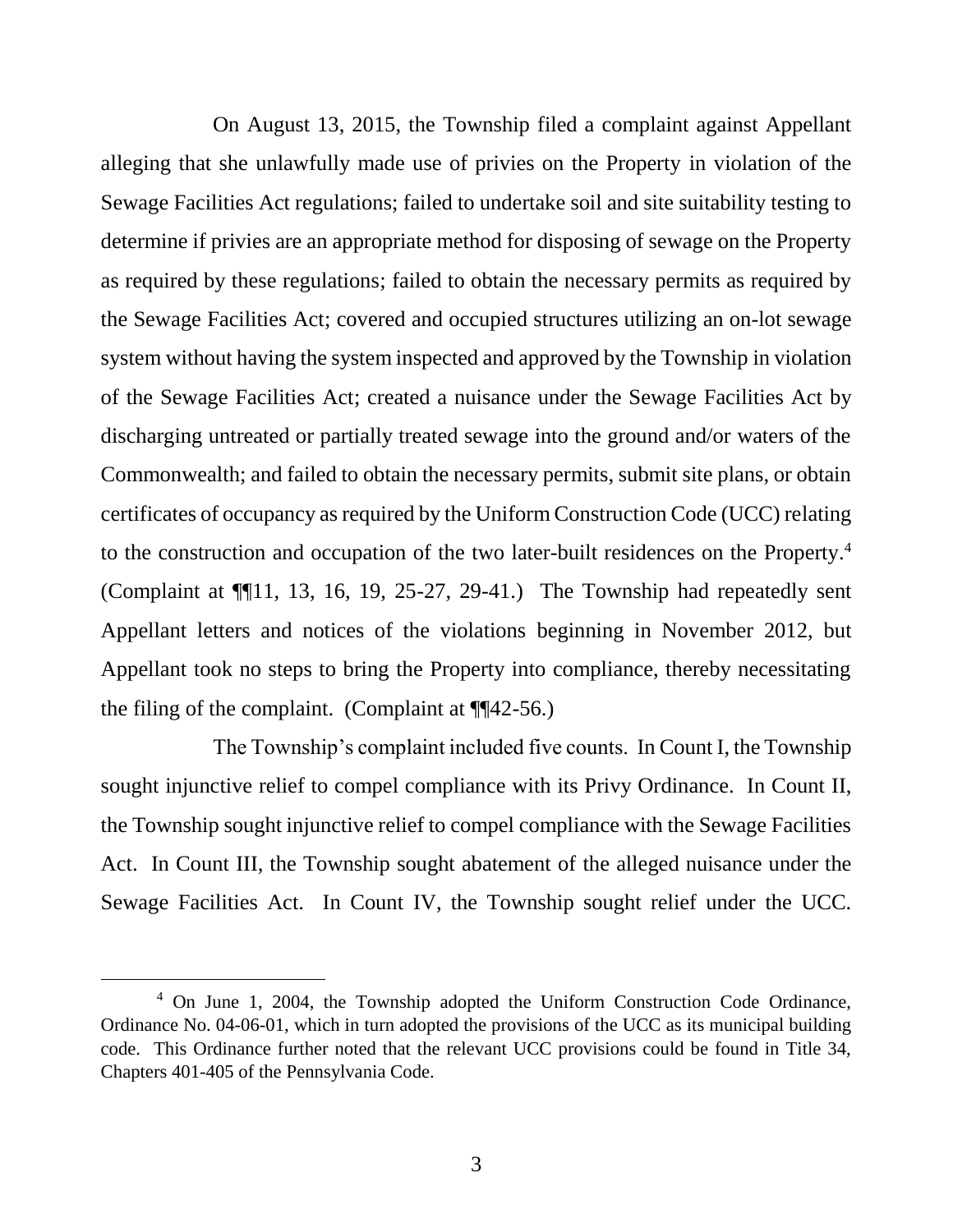Finally, in Count V, the Township sought injunctive relief to remove Appellant and any other residents from the Property. (Trial court op. at 1.)

Appellant filed an answer essentially denying the material allegations of the Township's complaint. More specifically, Appellant alleged the following: the Property was served by one privy, which was installed by a prior owner of the Property well before enactment of the Privy Ordinance, thereby rendering said Ordinance inapplicable to her; neither the Privy Ordinance nor the UCC override her constitutionally protected religious rights as a member of the Old Order Amish; and the later-built structures were merely temporary dwellings. (Answer at ¶¶8-38.)

### **Trial Court Hearings**

 The trial court conducted two days of hearings, on October 27 and December 1, 2016, respectively. The Township presented the testimony of Kathie Liffner, its Secretary/Treasurer. Liffner testified as to her belief that the Property consists of three residences, the last being built between 2013 and 2015. She identified the Privy Ordinance enacted by the Township and noted that it requires a permit for a privy, with no exceptions for temporary dwellings or religious reasons. She indicated that Appellant has not obtained a privy permit for the Property. Liffner also identified a Township ordinance adopting the UCC, which requires a permit prior to constructing a building in the Township. She stated that Appellant was never issued a building permit for construction on the Property. She further identified invoices totaling \$7,791.18, \$250.00, and \$58.12, respectively, which represented the expenses incurred by the Township in pursuing the matter against Appellant and which the Township sought to recover as costs. Moreover, Liffner noted that the Township found Appellant to have six violations of the Sewage Facilities Act, with an ongoing weekly penalty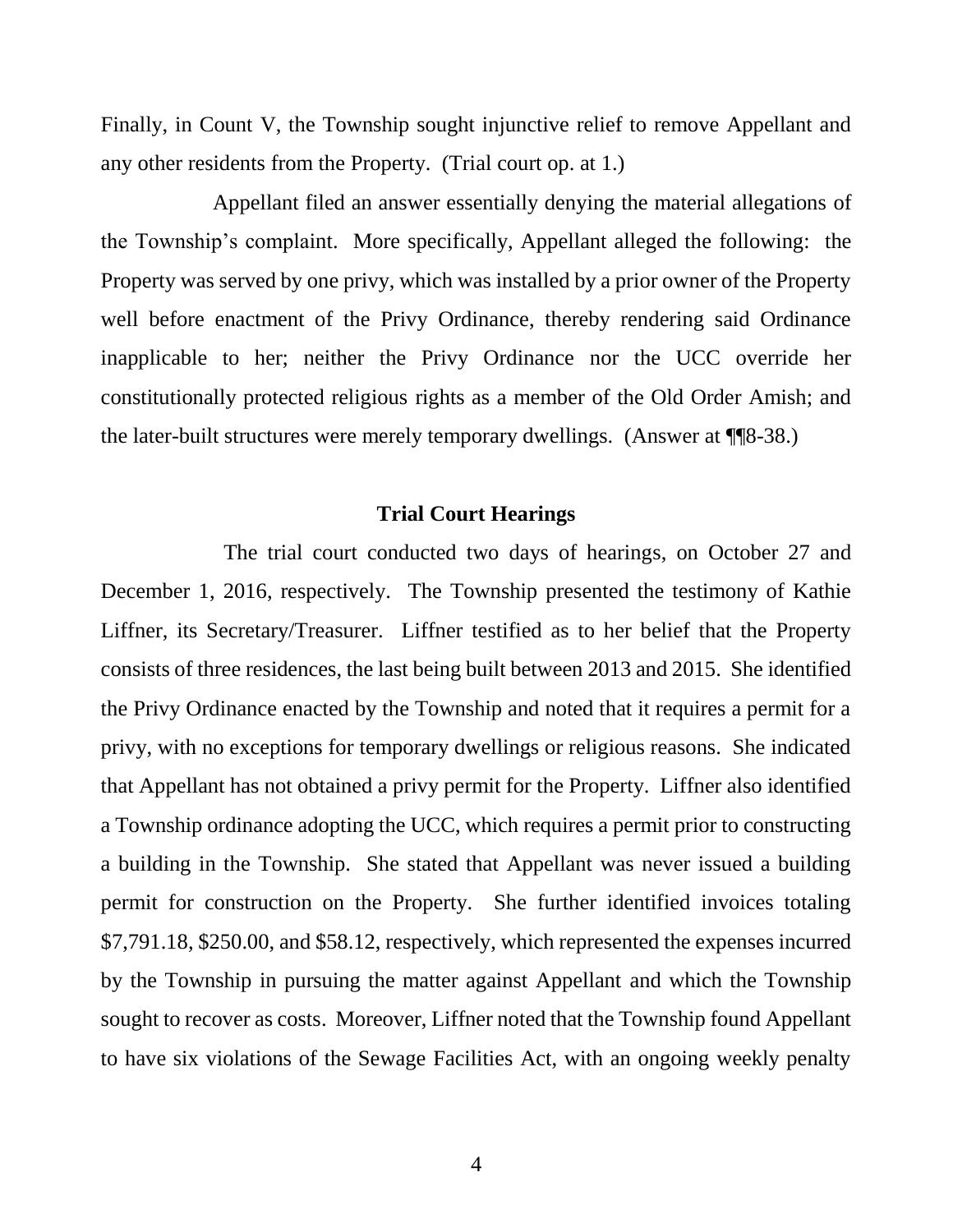which totaled \$160,000.00 as of the date of the hearing. (Reproduced Record (R.R.) at 13a-26a.)

On cross-examination, Liffner could not state whether a privy ordinance existed prior to 1993, or whether Appellant had installed a privy since 2004 when she first became the Township's Secretary. Liffner could only testify that no privy permit was issued during that time. She noted that the Township opted to impose the maximum weekly penalty of \$2,500.00 for violations of the Sewage Facilities Act. As to the other two residences on the Property, Liffner indicated her belief that at least one of the residences was vacant as of the date of the hearing. (R.R. at 27a-38a.)

The Township next presented the testimony of Edward Cardy, a building code administrator for, and vice president of, Building Inspection Underwriters (BIU), a company that acts as an administrator of the UCC for the Township. Cardy stated that inspectors working under him have been trying to secure building permits for structures and additions built on the Property. He testified that he ultimately issued a rule to show cause against Appellant regarding her violations of the UCC, to which she never responded. If an owner does not respond to a rule to show cause, he indicated that there is no legal right to occupy a structure, and any occupants must vacate the structure. He noted that no structure on the Property has been issued a certificate of occupancy and he specifically denied ever informing anyone that an occupancy permit was not required. Cardy noted that there are exemptions from the UCC requirements for temporary dwellings, but these do not apply to residences. He also noted that there are religious exemptions, but they only extend to specific portions of buildings, such as electrical facilities, plumbing facilities, and certain wood construction material. He testified that, even if certain exemptions applied, Appellant would still need a permit,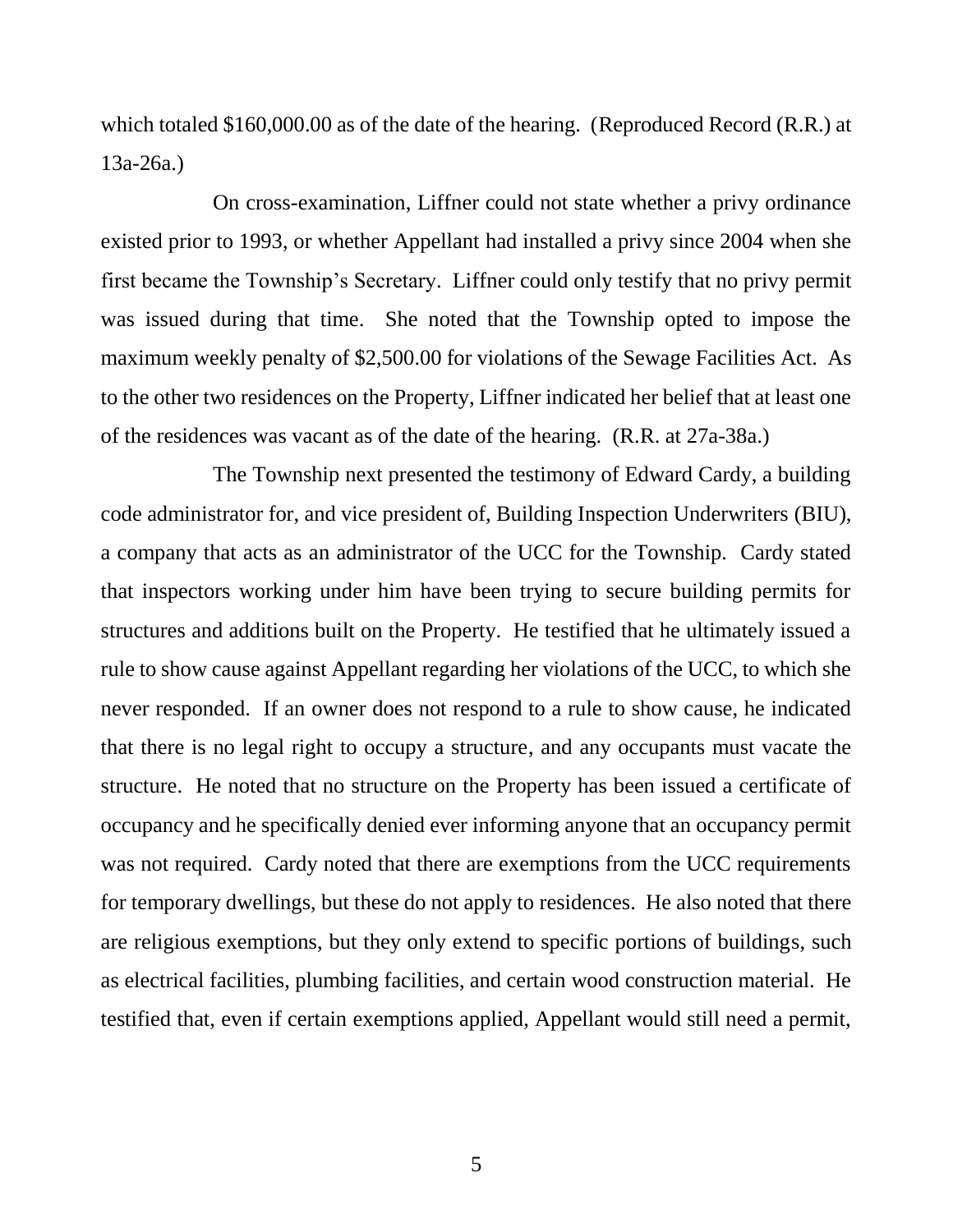but that Appellant never requested a permit or a religious exemption. (R.R. at 42a-57a.)

On cross-examination, Cardy admitted that had Appellant's primary residence been constructed in 1997 or earlier, a building permit would not have been required as the UCC only came into effect in 2004. He admitted that he was unaware if either of Appellant's sons had applied for a temporary structure permit with the Township. He noted that neither of the later-built structures had been inspected, as a permit is a prerequisite to inspection. He also admitted that the exemptions apply to religious sects and the Amish are the only sect that he is aware of to which electrical, plumbing, and lumber exemptions apply. (R.R. at 58a-65a.)

The Township next presented the testimony of John Burnell, a BUI building inspector who worked with the Township. Burnell described a shed as an accessory building, which does not require a building permit, that is under 1,000 square feet and adjacent to a single-family dwelling. He noted that all residences, regardless of size, require a permit and inspection. He stated that he first came into contact with the Property in 2012 at the request of the Township because of new construction on site without a permit. He visited the Property in November 2012, observed what appeared to be a new addition to the back of the primary residence, and advised Appellant and one of her sons that permits and inspections were required for the same. He also noted what appeared to be a shed on the Property, which Appellant's son advised would be his residence. He stated that Appellant never sought a permit for the addition or her son's new residence. Burnell returned to the Property in February 2015 and observed what appeared to be another shed that Appellant's son stated would be a residence for his brother. He testified that Appellant never sought a permit or requested an exemption for the addition or any of the two new residences on the Property. Burnell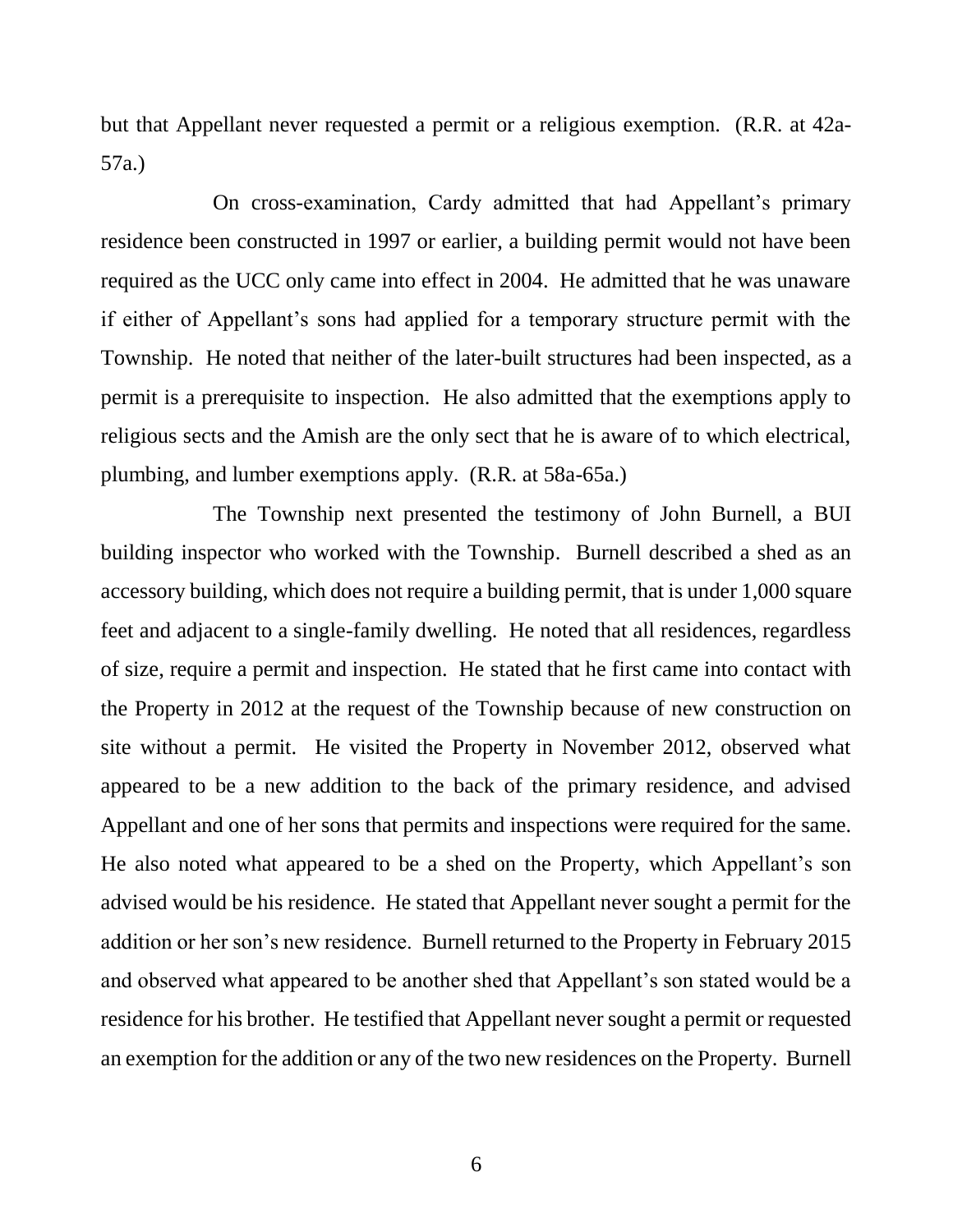identified a letter sent to Appellant in 2012 advising that a building permit was required for the addition, as well as subsequent letters and notices of violations and the rule to show cause order issued by his supervisor, Cardy. Burnell testified that Appellant made no effort to comply with the UCC requirements. (R.R. at 70a-89a.)

On cross-examination, Burnell admitted that there was no provision for temporary dwellings in the residential section of the UCC. He noted that there were provisions for hunting or recreational camps but was unsure if there was any limitation on the number of days they could be occupied. He stated that he was familiar with Amish sheds, which are exempt under the UCC, and the lumber used to construct the same. He noted that he has seen sheds built on skids, similar to the two newly-built structures on the Property. (R.R. at 90a-98a.)

The final witness presented by the Township at the October 27, 2016 hearing was Todd Fantaskey, the Township's sewage enforcement officer. Fantaskey testified that he visited the Property in February of 2015 after receiving a call from Liffner, the Township's secretary, regarding some new construction there, talked to Appellant, and took photographs of what he described as three residences. He proceeded to describe a report he prepared regarding his visit to the Property, which included the photographs he had taken there. He recalled Appellant informing him that at least one of the other two structures on the Property was merely for temporary use. Fantaskey also recalled Appellant informing him about what he interpreted to be the presence of water under pressure or piped water in the main residence and the disbursement of spent water through a pipe out back. He explained that a property that has water under pressure or piped water is required to have an on-lot septic system and that a privy is not an acceptable means of dealing with waste water. Additionally, he explained that it was unlawful to discharge sink water, known as gray water, onto the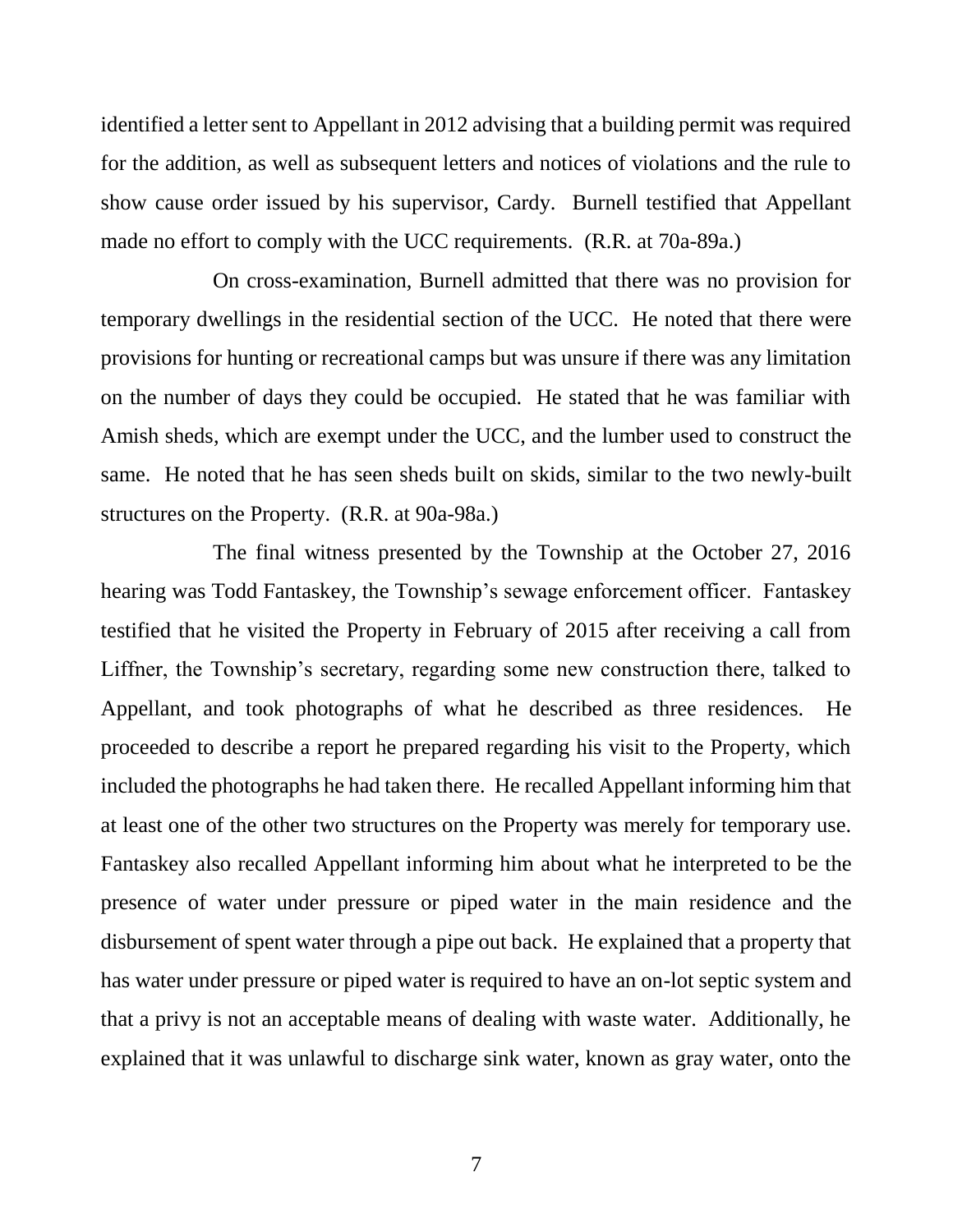ground. He ultimately opined that the waste water system at the Property was in violation of the Sewage Facilities Act. (R.R. at 102a-18a.)

Fantaskey noted that Appellant admitted that she did not have a building permit for her son's temporary residence or a permit for a privy. He followed up the visit with a notice of violation to Appellant dated February 19, 2015, but did not hear back from her. He returned to the Property in June of 2015 and took additional photographs, which show a privy to be unlawfully within 50 feet of one of the temporary residences and lacking a vent. Fantaskey testified that he was unaware of any exemptions in the Privy Ordinance for a temporary structure or for religious reasons. He noted that he drove by the Property a couple of days prior to the hearing and it appeared that one of the two temporary structures was vacant. He was aware that the Township had initiated the civil penalty process under the Sewage Facilities Act and believed that \$2,500.00 per week was in the middle of the allowed penalty range of between \$500.00 and \$5,000.00 per week. He also noted his belief that the Township has installed a public sewage line in front of the Property that would require a connection by Appellant and ultimately prevent him from issuing her a waste water system permit. (R.R. at 121a-40a.)

On cross-examination, Fantaskey stated that there were at least two privies on the Property but that he never inspected either. Even if one of the privies collected waste in a bucket and dumped it into another privy with a true holding tank, a scenario set forth by Appellant's counsel, Fantaskey opined that it would be a violation of the Sewage Facilities Act. He reiterated that one of the privies, next to the newer structure, was too close and not properly vented. He noted that the Privy Ordinance mandates a concrete vault underneath the structure and that the structure must be 50 feet from a dwelling and include a self-closing door and roof vent. He also reiterated that the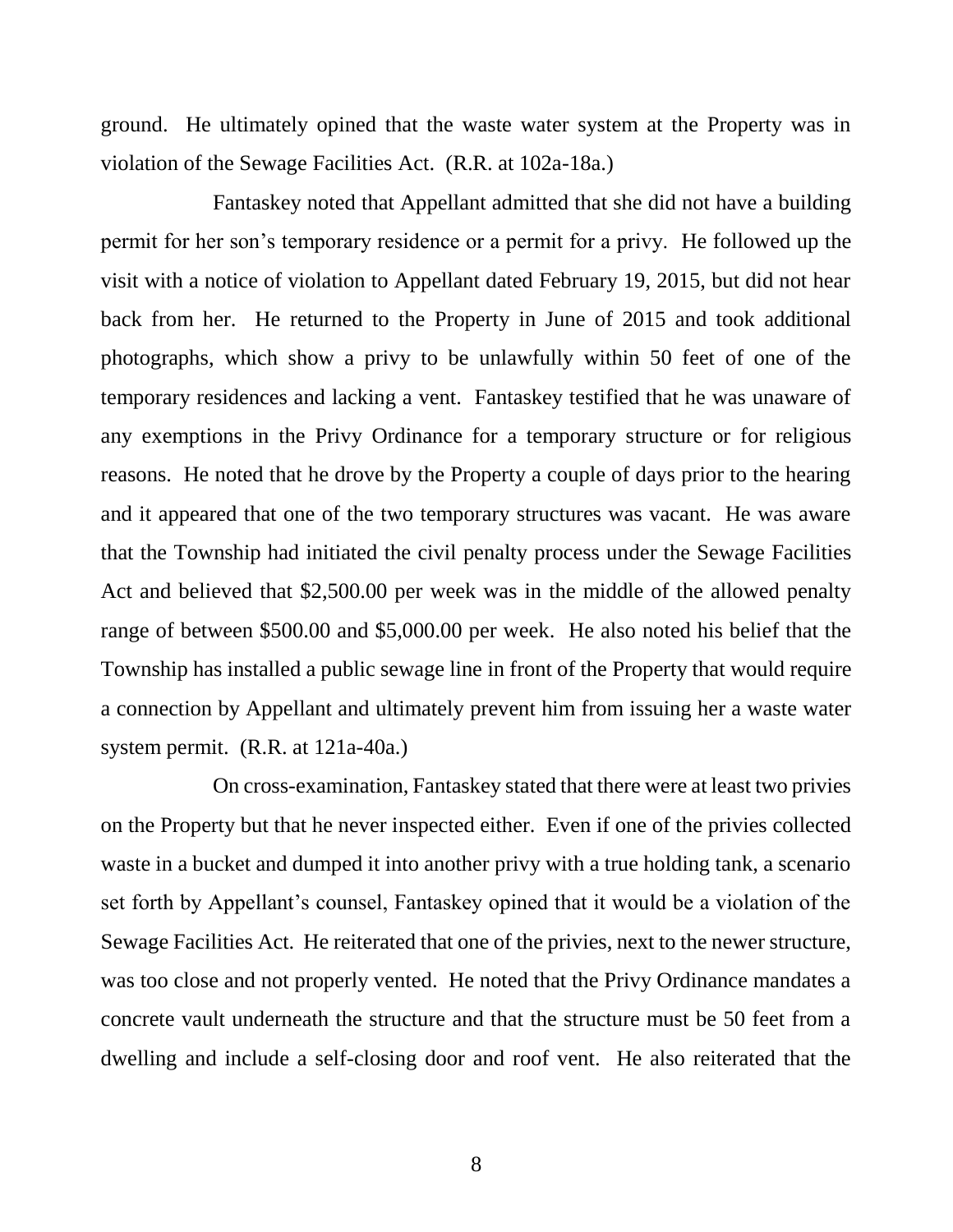Sewage Facilities Act does not include an exemption for religious reasons. He could not point to a definition in the Sewage Facilities Act for water under pressure but noted that water piped from a spring can maintain 30 pounds of pressure in certain situations, such as a spring located up slope. Finally, he noted that studies have revealed that discharged gray water from a house has a bacteria count as high as that of black water discharged from a septic tank. (R.R. at 158a-84a.)

At the December 1, 2016 hearing, Appellant called as a witness Randy Brown, a former Township supervisor for 18 years and former member of the Sugar Grove Area Sewer Authority. He indicated that during his tenure the Township had enacted an ordinance setting forth a range of fines from \$300.00 to \$2,500.00 but denied that the Township ever intended to impose an automatic maximum amount for violations. He stated that the amount of the fine was usually discussed by the board of supervisors and the solicitor. On cross-examination, Brown admitted that he played no part in the fines assessed against Appellant and that the amount of a fine would generally depend on the type of violation. (R.R. at 186a-97a.)

Appellant next recalled Liffner to the stand. She testified that the Township's board of supervisors determined the amount of the fine to be assessed against Appellant. She denied that only Old Order Amish have been fined for violations related to privies but noted that they were the only people in the Township that utilized the same. She explained that the original fines related to the six violations of the Sewage Facilities Act and that the \$2,500.00 weekly amount represented a penalty for non-payment of the fines. She acknowledged that in her position as Township secretary she never advised Appellant of her right to appeal the violations/penalties and was unaware if the Township solicitor had so advised Appellant. (R.R. at 197a-209a.)

9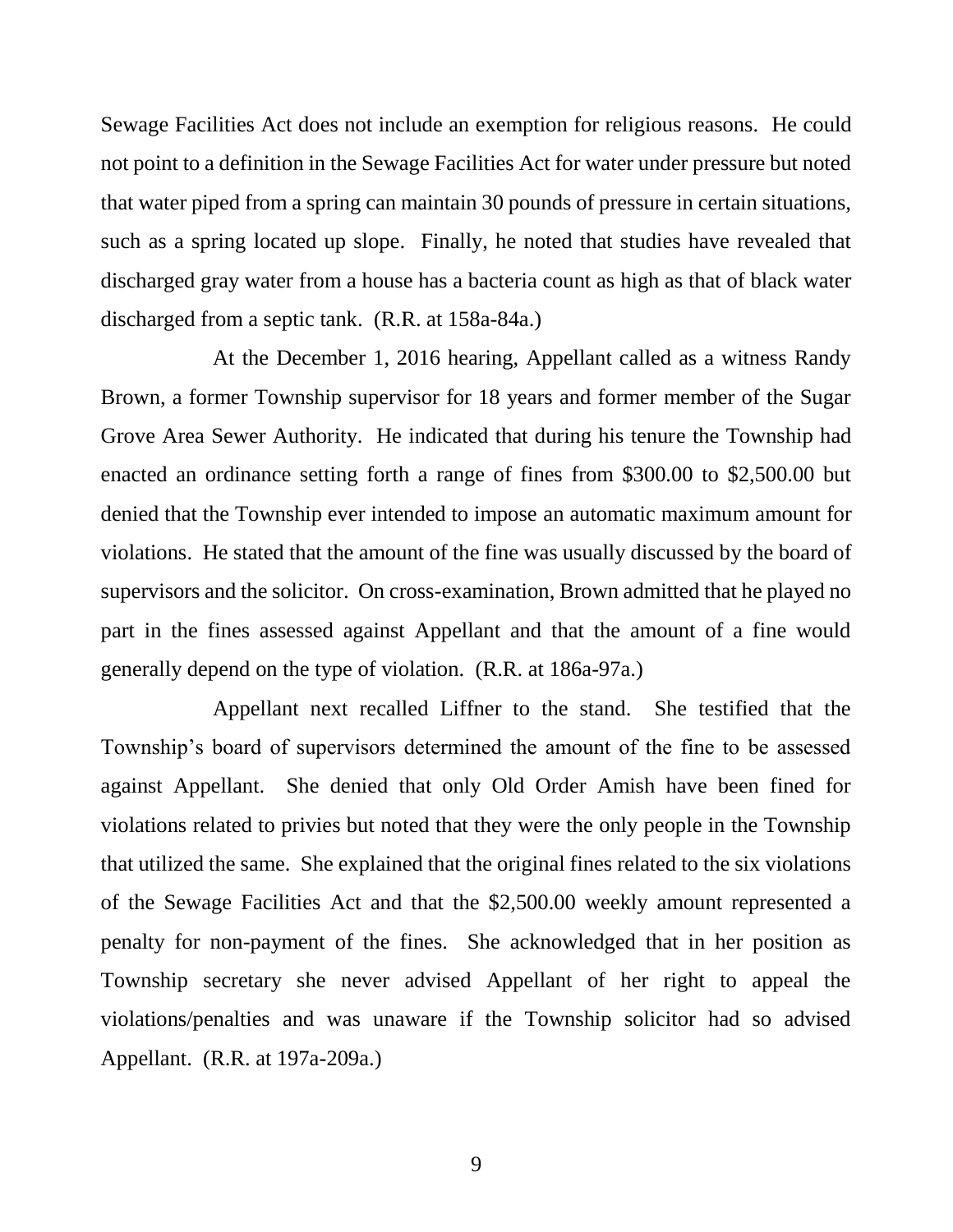On cross-examination by counsel for the Township, Liffner identified an August 20, 2015 letter from the Township solicitor to Appellant advising that a hearing would be held on September 15, 2015, with respect to her violations of the Sewage Facilities Act and cautioned that a potential civil penalty between \$300.00 and \$2,500.00 per violation may be assessed, as well as a weekly assessment of \$2,500.00 for each week the violations continue unabated. She stated that Appellant never responded to this letter and did not appear at the hearing. She also identified a notice of assessment dated September 16, 2015, which advised Appellant of the imposition of a civil penalty of \$15,000.00 (\$2,500.00 for each of her six Sewage Facilities Act violations) and a continuing assessment of \$2,500.00 per week for each week the violations remain unabated. Liffner noted that this assessment also advised Appellant of her right to appeal within 30 days. Liffner next identified a demand for payment letter dated October 30, 2015, to which Appellant again did not respond. (R.R. at 209a-20a.)

Appellant next presented the testimony of Henry Byler, one of Appellant's sons who had built and resided in one of the temporary residences on the Property. He identified the other temporary residence as belonging to his brother Marvin. He stated that he sought and was denied a temporary dwelling permit from the Township's building inspector. He stated that his privy had a bucket in which he and his wife would relieve themselves, and that he would then dump the waste in his mother's holding tank. On cross-examination, Mr. Byler testified that he and his wife had no water and bathed at his mother's house. He did not know where the water from the tub drain is discharged. He admitted to dumping cooking water and dish water onto the ground outside his temporary residence. (R.R. at 228a-37a.)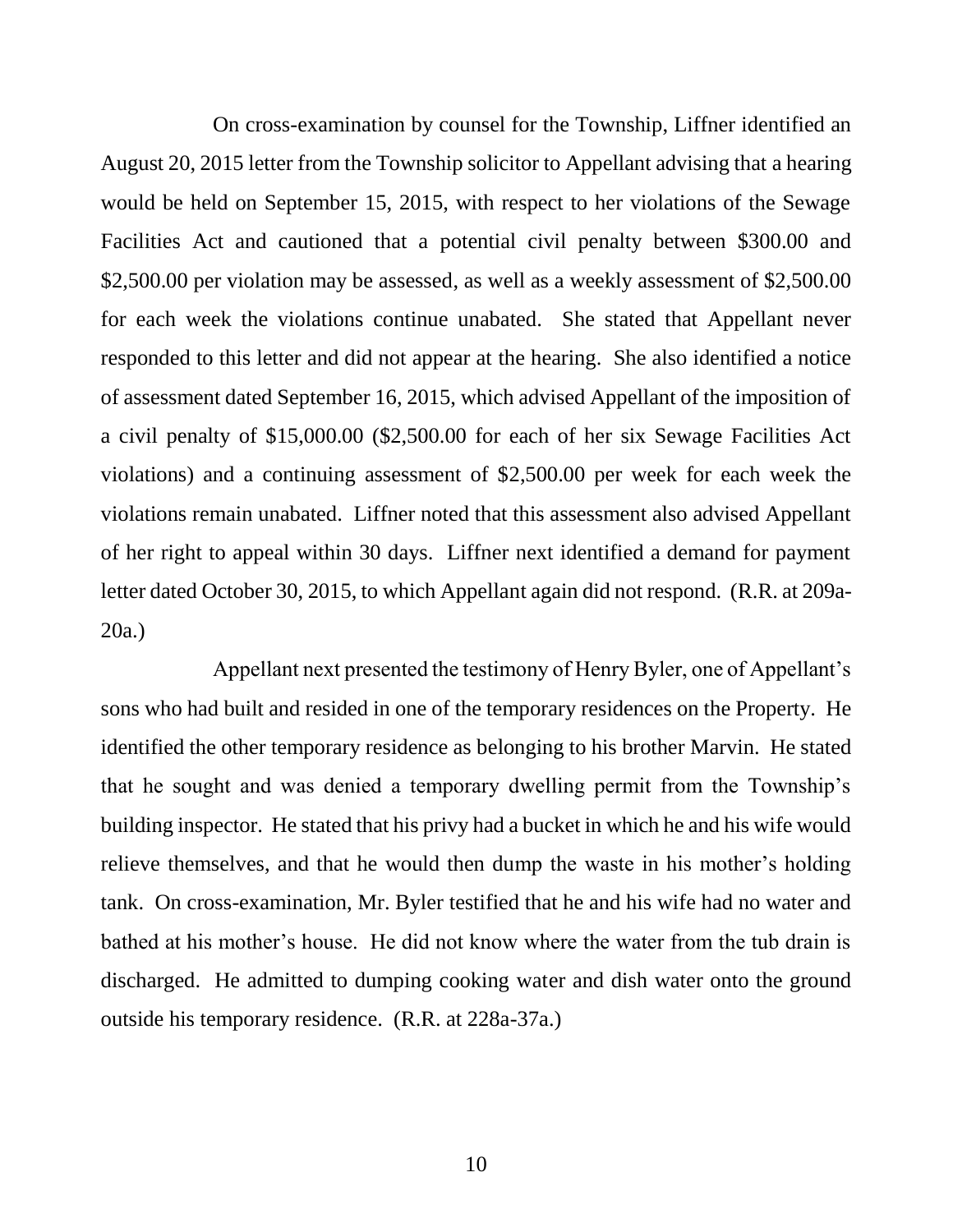Appellant then testified on her own behalf. She indicated that when she and her husband purchased the Property, the house and the privy were already there. She stated that her privy is regularly pumped and there is only one true privy on the Property. She confirmed that her son Henry moved out of the temporary residence on the Property, which was vacant at the time of hearing, and that another son, Marvin, lives in the other temporary residence with his wife. She described the building next to Marvin's residence as a portable, with no hole or vault dug in the ground underneath, and the waste therefrom being deposited in her privy. Appellant testified that she does have running water in her house through a one-inch pipe from a nearby spring that sits slightly above her residence. She stated that waste water from the house exits out the back of the house through a pipe, but she was unsure how far away from the house the actual discharge occurs. She indicated that she has no income and relies on her sons earnings from carpentry work for support. She also noted that she did not understand the letters/notices she received from the Township. (R.R. at 238a-55a.)

On cross-examination, Appellant testified that she has a spigot in her house to access water. She stated that she believes the waste water from her house is transported through a pipe to an area behind her house that consists of brush and weeds. She admitted that this waste water is deposited onto the ground and not into a holding tank. While she recalled someone in uniform coming to the Property and handing her papers, she reiterated that she did not understand what these papers meant. She also admitted that she never obtained a building permit for her son's residences or a sewer permit. (R.R. at 256a-65a.)

The Township then recalled Fantaskey as a rebuttal witness. He testified that piped water coming into a home with a valve or spigot to turn it on or off constituted water under pressure to which the provisions of the Sewage Facilities Act

11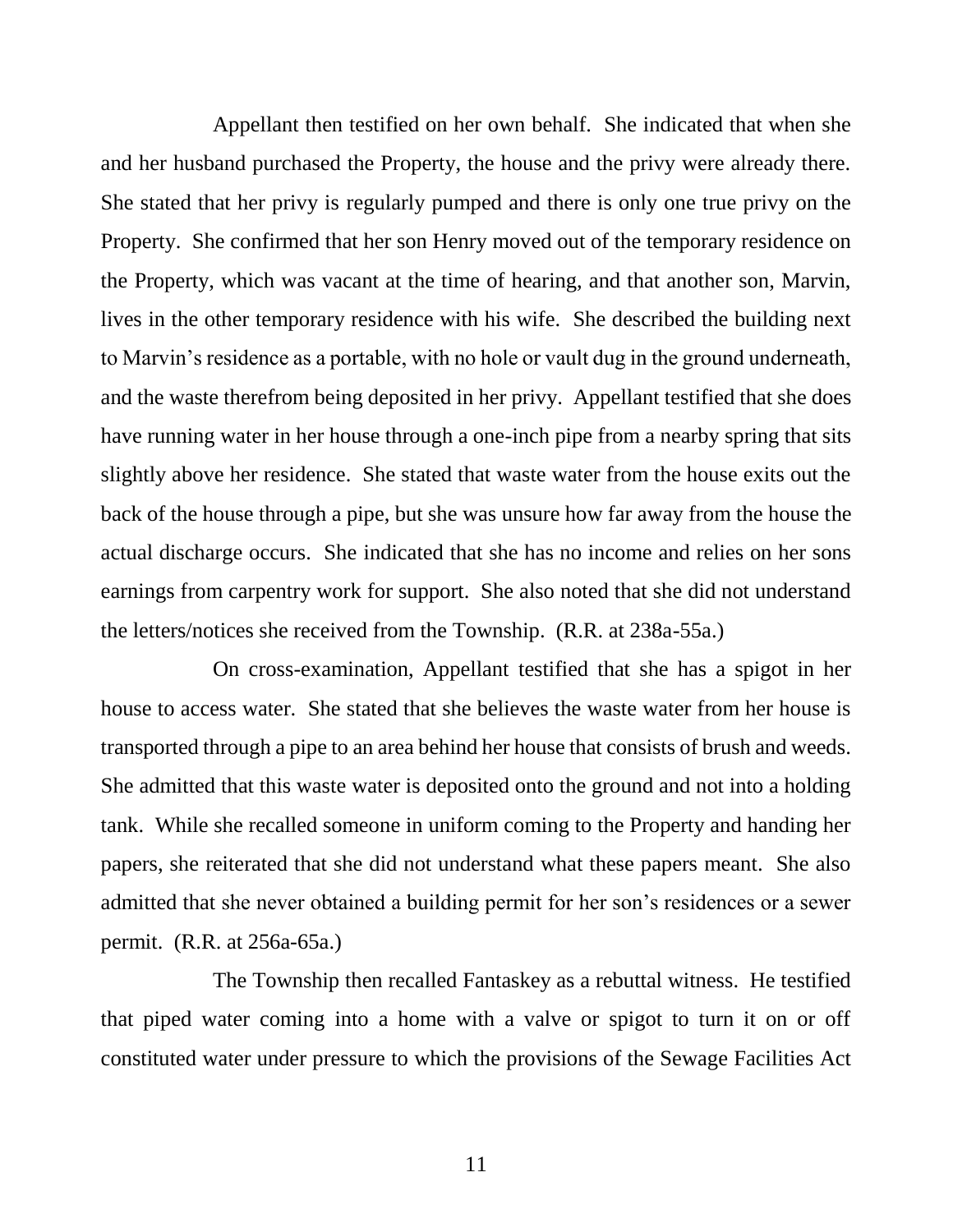applied. He explained that waste water contains harmful bacteria and, if it is deposited onto the ground, it can be carried to other water sources. He indicated his belief that water that is fed by gravity can create water under pressure. On cross-examination, Fantaskey could not point to a section of the Sewage Facilities Act that characterizes water in a pipe as pressurized water. He explained that waste water is normally emptied into a septic tank and then discharged into a sand mound or in-ground seepage bed to treat any bacteria or pathogens before it is discharged into the ground. He also stated that many water wells in the Township had been contaminated with bacteria but could not recall if they were Amish wells. On re-direct examination, he noted that a privy cannot be used when water is piped into a home. On re-cross examination, he indicated his belief that a municipal sewer line runs in front of the Property and that Appellant would be required to connect her privy to that line and use an electric grinder pump to transport the sewage from the privy to the line. (R.R. at 268a-76a.)

# **Trial Court Opinion and Order**

By order dated April 13, 2017, the trial court directed Appellant, within 30 days, to arrange with the Township to have all violations as found in its accompanying opinion remedied and addressed. If Appellant failed to make such arrangements or failed to act in good faith, the trial court directed the eviction of Appellant and any residents of the Property, with the assistance of the Sheriff, if necessary, until such time as the violations were resolved. Finally, the trial court directed Appellant to pay no more than \$100.00 per month, which was the maximum amount that the trial court determined Appellant had the ability to pay, towards her outstanding fines/penalties.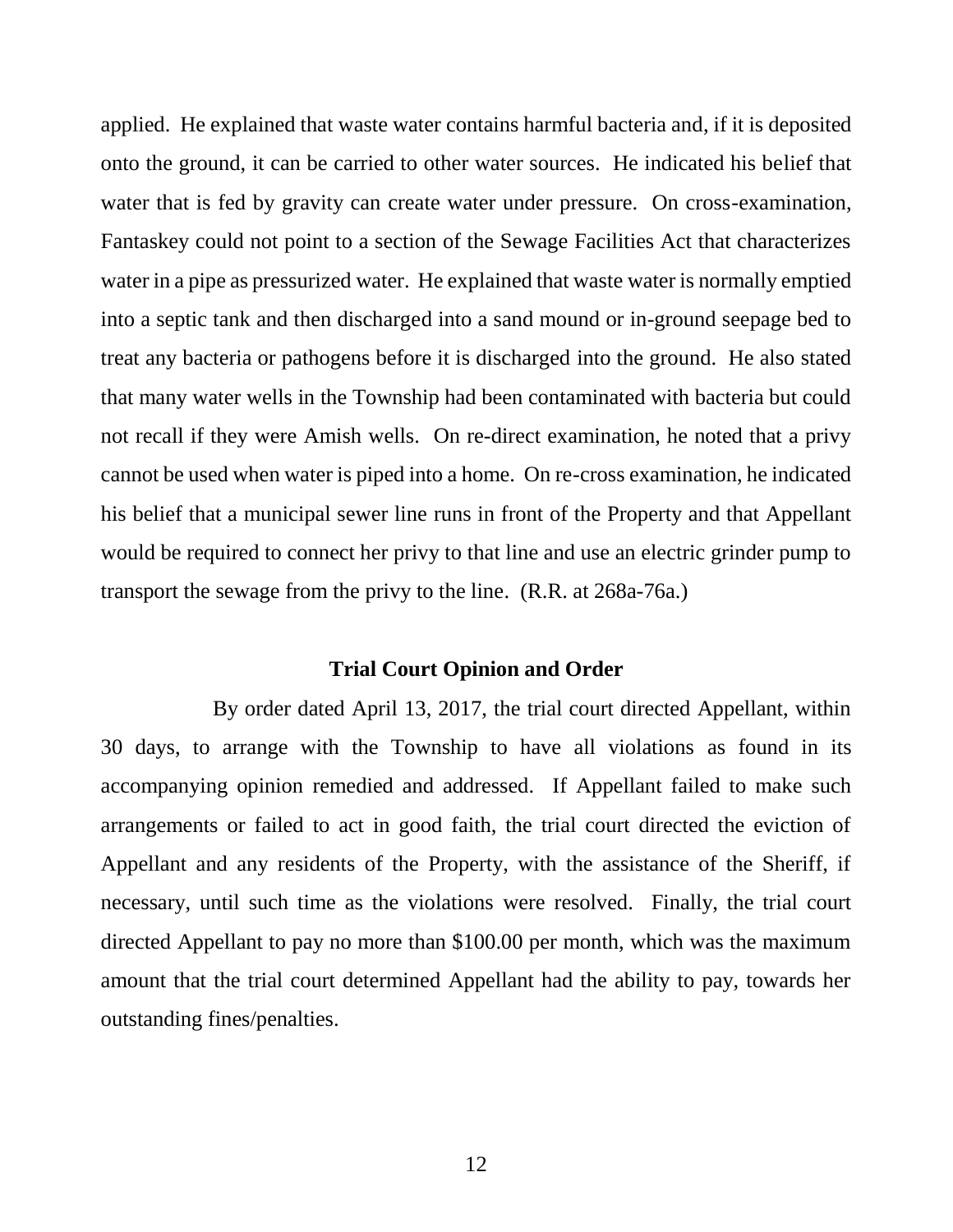In an accompanying opinion, the trial court first addressed the Township's Privy Ordinance, noting that the same provided that "no privy shall be installed, utilized or otherwise placed in service by an owner or person until such owner or person has obtained a privy permit from the Township." (Trial court op. at 2) (referencing section IV of the Privy Ordinance). The trial court stated that the Property contains three residences, all of which were serviced by a privy, <sup>5</sup> but that the Township neither granted a permit for a privy, nor did it inspect and approve an on-lot sewage system servicing all three residences. *Id.* While Appellant's main residence and privy preceded adoption of the Privy Ordinance, the trial court noted that the other two residences were constructed after its adoption and were in fact occupied without any certificates of occupancy having been issued. *Id.* at 2-3.

The trial court indicated that Appellant raised two arguments, the first being that the privy was installed on the Property prior to the purchase by herself and her husband, and the second being that the installation of privy pre-dated the Privy Ordinance. *Id.* at 3. The trial court noted that both of these arguments focused on the term "installed" but ignored the use of the term "utilized" in the Privy Ordinance and that a violation occurs if a person simply utilizes a privy without a permit. *Id.* However, the trial court further noted that the claimed violation of the Privy Ordinance was "complicated by the definition of privy found therein," which defines the same as "a watertight receptacle . . . which receives and retains sewage where water under pressure or piped waste water is not available." *Id.* at 4 (referencing section II(A) of the Privy Ordinance). The trial court seemingly concluded that since Appellant has available water under pressure or piped waste water at her residence, she could not by

<sup>&</sup>lt;sup>5</sup> The trial court seemingly concluded, based upon the testimony of Appellant and her son, Henry Byler, that there was only one privy on the Property.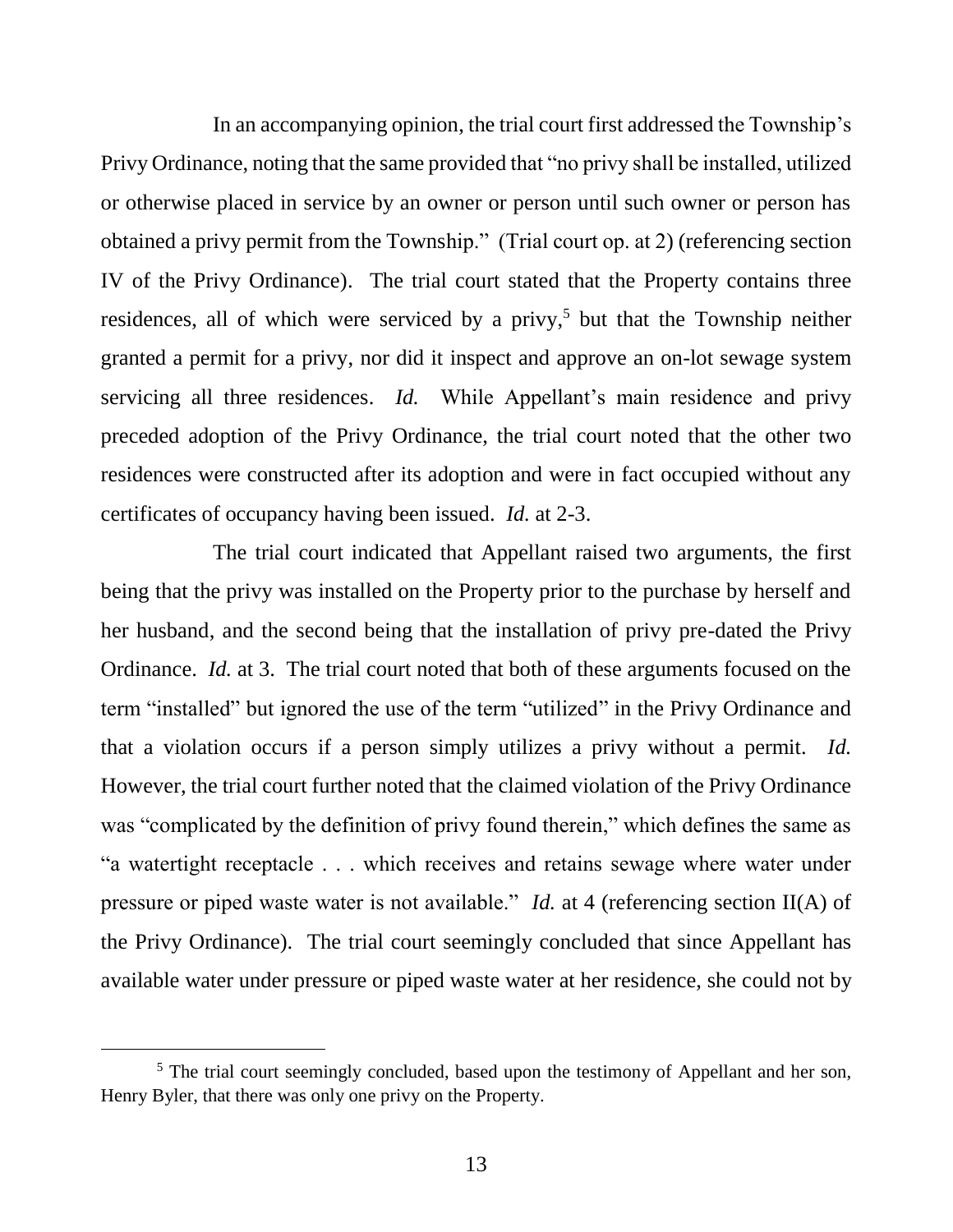definition have a privy at the Property or otherwise be utilizing one without a permit in violation of the Privy Ordinance. *Id.*

Despite this conclusion, the trial court proceeded to address the Sewage Facilities Act regulations with respect to privies. The trial court first referenced the definition of privy under section 71.63(f) of these regulations, which states that "[a] privy or chemical toilet is designed to receive sewage where there is no water under pressure and no piped wastewater." 25 Pa. Code §71.63(f). The trial court concluded, without explanation, that with such a definition, unlike the definition under the Privy Ordinance, "it is possible for a privy to be used (improperly) where water under pressure is available." (Trial court op. at 4.)

The trial court then stated that there are a number of provisions establishing conditions for the lawful use of privies, including section 71.63(f)(1) of the regulations, 25 Pa. Code §71.63(f)(1), which mandates submission of a site plan and soil and site testing as conditions precedent for use of a privy, none of which occurred in this matter. *Id.* at 4-5. The trial court also referenced section 72.22 of the regulations, 25 Pa. Code §72.22, which prohibits a person from installing an on-lot sewage system or constructing or occupying a building served by such system without a permit, and noted that the residences occupied by Appellant's sons were constructed and serviced by a sewage system without this permit. *Id.* at 5. The trial court noted that a similar provision was found in section  $7(a)(1)$  of the Sewage Facilities Act, which states, in pertinent part,

> No person shall install, construct, or award a contract for construction, or alter, repair or connect to an individual sewage system or community sewage system or construct, or request bid proposals for construction, or install or occupy any building or structure for which an individual sewage system or community sewage system is to be installed without first obtaining a permit indicating that the site and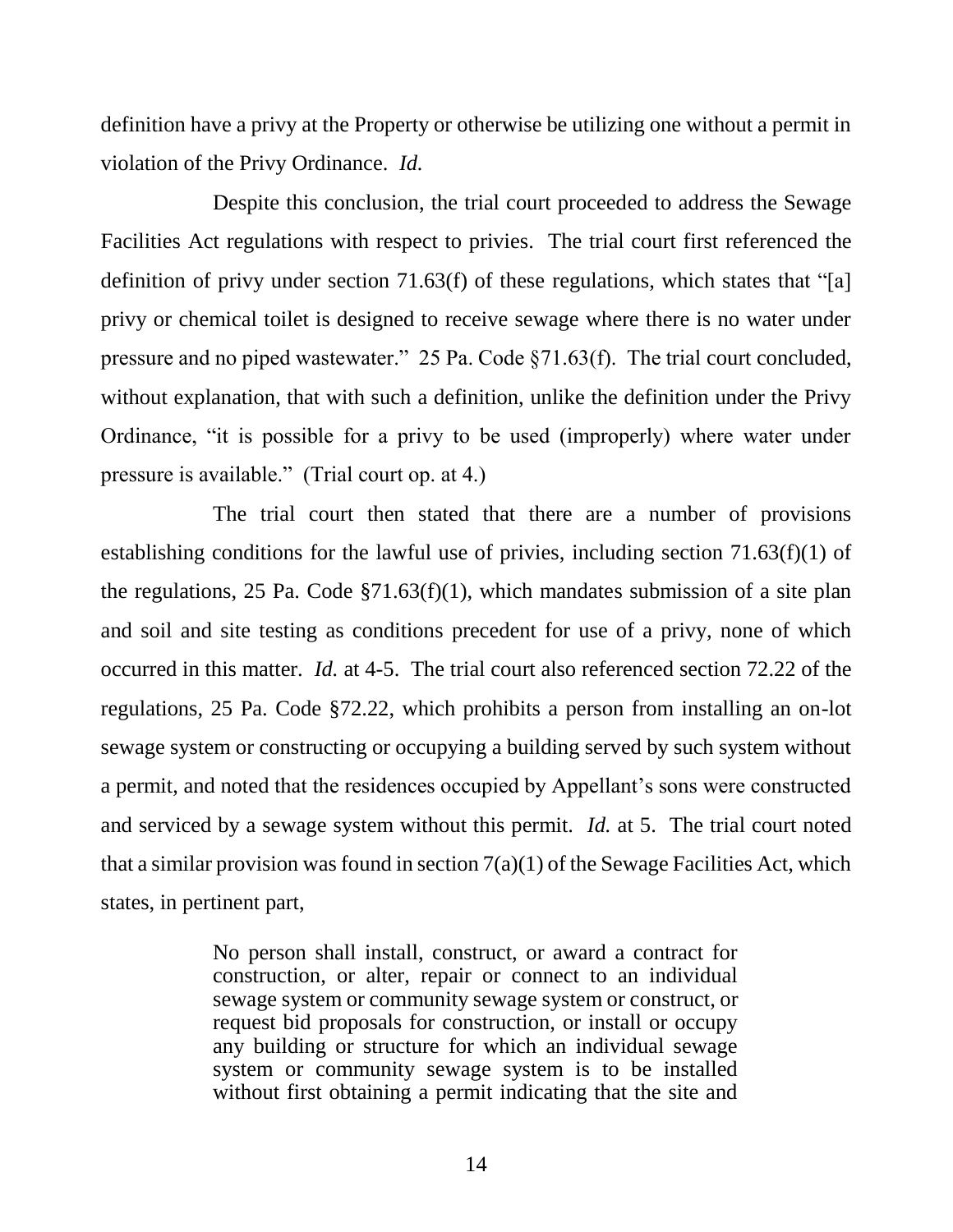the plans and specifications of such system are in compliance with the provisions of this act and the standards adopted pursuant to this act.

35 P.S. §750.7(a)(1). The trial court next concluded that Appellant violated section 72.30 of the regulations, 25 Pa. Code §72.30, and section 7(b)(3) of the Sewage Facilities Act, 35 P.S. §750.7(b)(3), by covering a sewage system and occupying structures serviced by said system prior to inspection and approval of the same by the Township.<sup>6</sup> *Id.* at 6-7. The trial court further concluded that Appellant violated section

l

(a) No part of an individual or community onlot sewage system may be covered until a final inspection is conducted and final written approval is given by the local agency.

(b) The sewage system shall be inspected, approved and covered before the structure is occupied by a person.

(c) The applicant shall notify the local agency when the installation of the sewage system is completed and ready for inspection.

(d) The applicant may cover the individual or community onlot sewage system upon receipt of written approval by the local agency. If 72 hours have passed, excepting Sundays and holidays, since the local agency received the notification of completion required by subsection (c), the applicant may cover the sewage system unless final written approval to cover has been refused by the local agency.

(e) The local agency may inspect and make tests before, during or after construction and may by order require a sewage system to be uncovered at the expense of the applicant, if the sewage system has been covered contrary to this chapter.

(f) When the inspection reveals that the installation of the sewage system is contrary to the permit application or in violation of the act or this part, the permit shall be revoked and the provisions of §§72.28(b)

 $6$  Section 7(b)(3) of the Sewage Facilities Act provides, in pertinent part, that "[n]o system or structure designed to provide individual or community sewage disposal shall be covered from view until approval to cover the same has been given by the body which issued the original permit or its authorized representative." 35 P.S. §750.7(b)(3). Section 72.30 of the regulations states,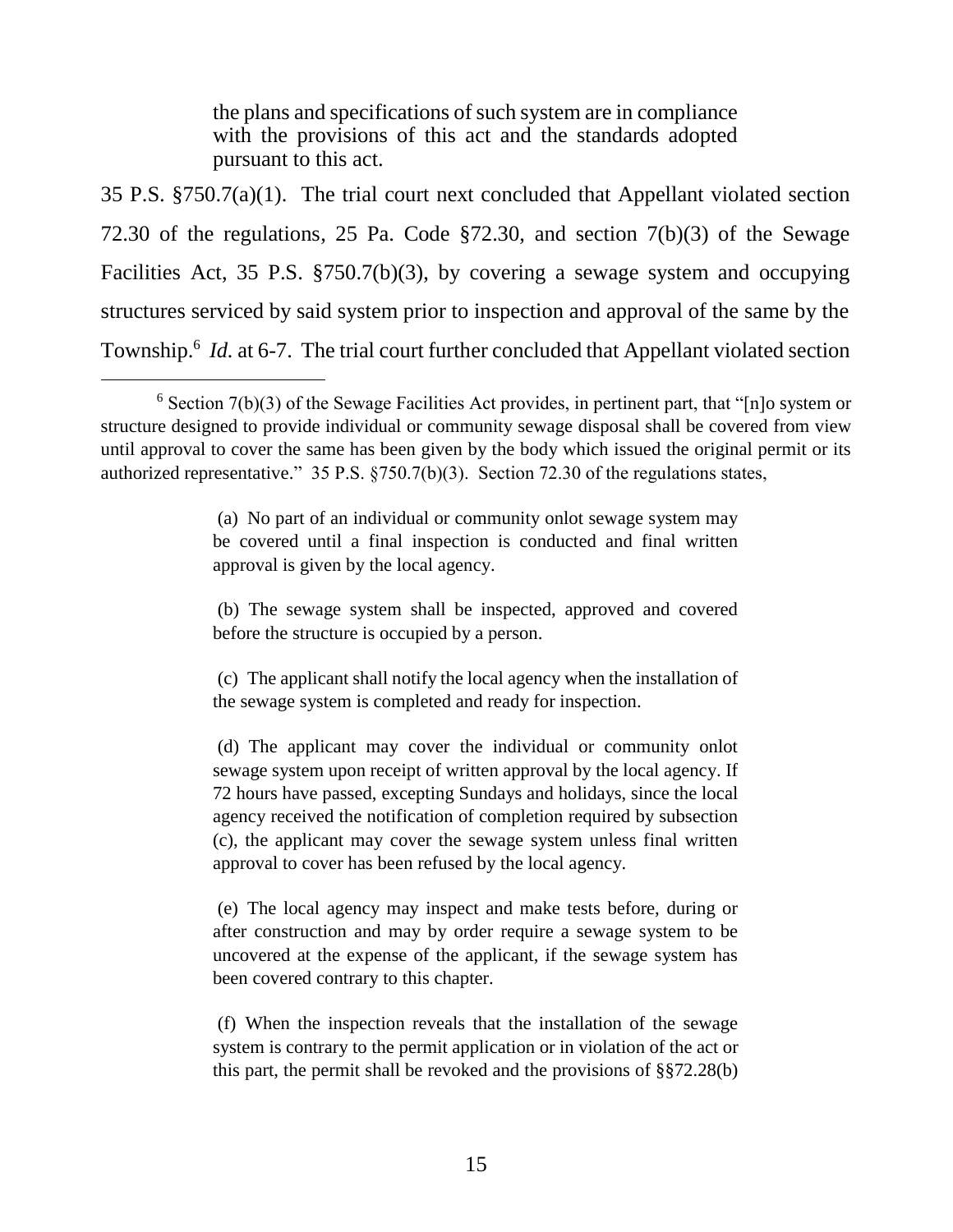73.11(c) of the regulations, 25 Pa. Code §73.11(c), by allowing kitchen and bath waste water to be discharged onto the ground instead of first being discharged into the required treatment tank, which Appellant conceded at the hearings. *Id.* at 7. Finally, the trial court stated that section 14 of the Sewage Facilities Act, 35 P.S. §750.14, considers a violation of section 7 to be a nuisance that shall be abatable under the law. *Id.*

The trial court next addressed Appellant's religious beliefs, recognizing the sincerity of the same but also recognizing its obligation to protect the health, safety, and welfare of the community in which Appellant resides, which is the first stated purpose under section 3 of the Sewage Facilities Act, 35 P.S. §750.3. *Id.* at 8. The trial court referenced testimony from the hearings regarding an environmental hazard in the nature of E. coli bacteria being found in the area and concluded that the community's interest in safety overrides Appellant's interest in non-compliance for religious reasons. *Id.*

The trial court next concluded that Appellant violated numerous provisions of the UCC, including sections 403.62(a) (relating to a building permit), 403.62a(b) (relating to the submission of construction documents, including plans and specifications), and 403.62a(e) (relating to submission of a site plan), 34 Pa. Code §§403.62(a), 403.62a(b), 403.62a(e); 403.45(c) (relating to inspection), 34 Pa. Code §403.45(c); and 403.46 and 403.65 (both relating to certificates of occupancy), 34 Pa. Code §§403.46, 403.65. The trial court noted that Appellant violated each of these

 $\overline{a}$ 

and (c) and 72.29 (relating to revocation of permits; and review of denials and revocations) apply.

<sup>25</sup> Pa. Code §72.30(a)-(f).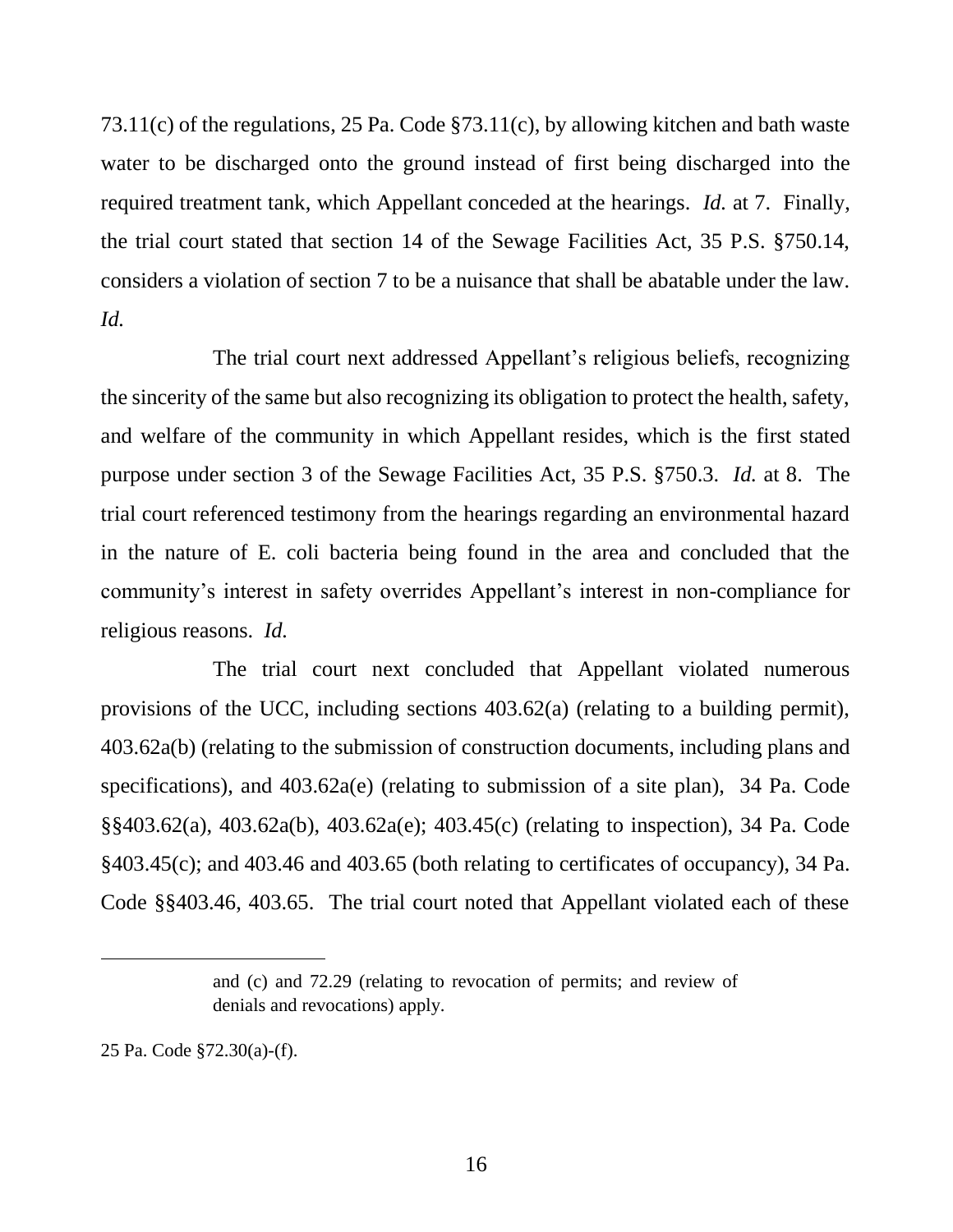provisions when she allowed her two sons to build additional residences on the Property. *Id.* at 8-9.

The trial court rejected Appellant's argument that the additional residences were excluded from the provisions of the UCC because they were temporary and because of her religious beliefs. The trial court first noted that one of these additional residences remained occupied as of the date of the hearing and, hence, was not temporary. The trial court also proceeded to cite to the Pennsylvania Construction Code Act  $(PCCA)^7$  for the proposition that no residence could ever qualify as a temporary structure because the same is defined in section 104(b)(8) as being,

- (i) Erected for the purpose of participation in a fair, flea market, arts and crafts festival or other public celebration.
- (ii) Less than 1,600 square feet in size.
- (iii) Erected for a period of less than 30 days.
- (iv) Not a swimming pool, spa or hot tub.

35 P.S. §7210.104(b)(8). Essentially, the trial court concluded that each of these criteria must be met in order to qualify as a temporary structure.

As to any exemption for religious reasons, the trial court noted that section

901(b) of the PCCA is very limited in that regard, providing that,

l

(1) An applicant for a construction permit for a dwelling unit or one-room schoolhouse utilized by a member or members of a recognized religious sect may file an application with a code administrator to be exempted from the Uniform Construction Code, as provided in this subsection, which conflicts with the applicant's religious beliefs. The

<sup>7</sup> Act of November 10, 1999, P.L. 491, *as amended*, 35 P.S. §§7210.101-7210.1103.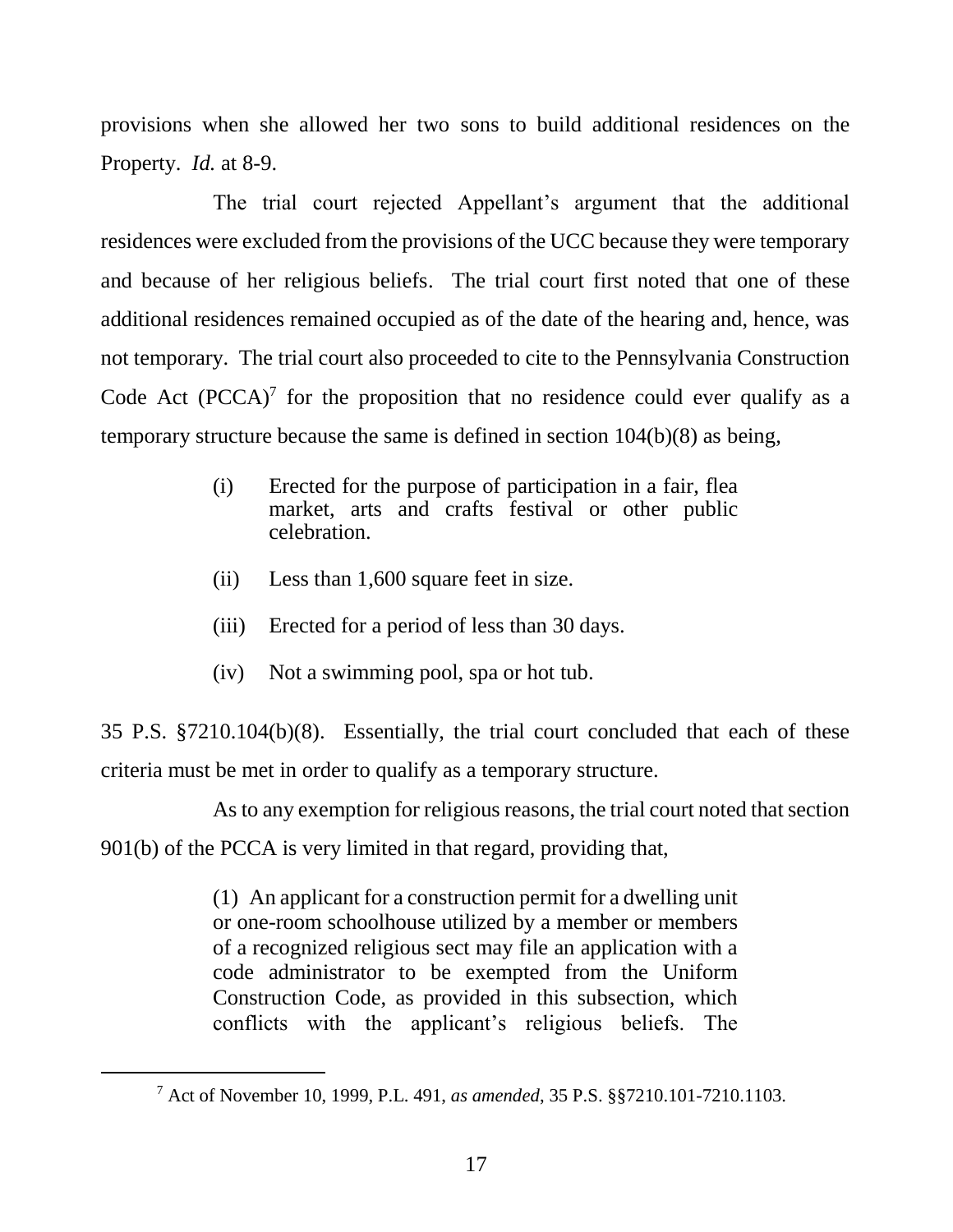application shall state the manner in which the provision conflicts with the applicant's religious beliefs and shall include an affidavit by the applicant stating that:

> (i) the applicant is a member of a recognized religious sect;

> (ii) the religious sect has established tenets or teachings which conflict with:

> > (A) an electrical provision of the Uniform Construction Code;

> > (B) a lumber or wood provision, not relating to pressure treatment, of the Uniform Construction Code; or

> > (C) a plumbing provision of the Uniform Construction Code.

(iii) the applicant adheres to the established tenets or teachings of the sect;

(iv) in the case of a dwelling unit, the dwelling unit will be used solely as a residence for the applicant and the applicant's household; and

(v) in the case of a one-room schoolhouse, the oneroom schoolhouse will be used solely by members of the religious sect.

35 P.S.  $$7210.901(b)(1)(i)-(v)$ . The trial court stated that Appellant never filed any such religious beliefs exemption application with the Township.

Finally, the trial court addressed Appellant's ability to pay the fines and penalties assessed against her, which totaled \$160,000.00 as of October 24, 2016. The trial court concluded that, while it did not deny the validity of the amount owed by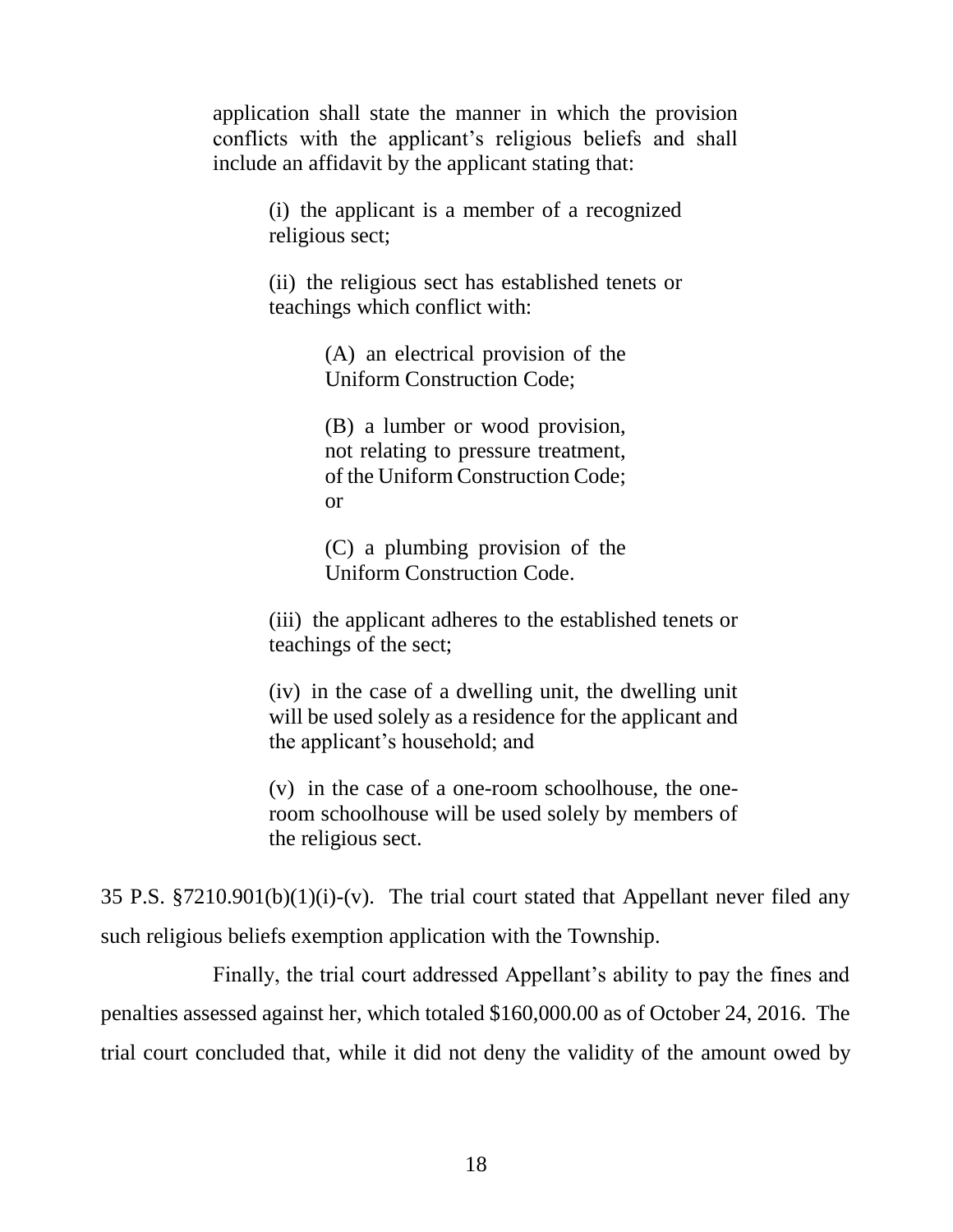Appellant, because she was a widow, had only an 8th grade education, had no source of income, and was living in the main residence of the Property with 8 of her 10 children, she had the present ability to pay no more than \$100.00 per month.

Appellant thereafter filed post-trial motions but the same were denied by the trial court by order dated June 7, 2017. Appellant then filed a notice of appeal to this Court.

## **Discussion**

On appeal,<sup>8</sup> Appellant raises four issues. First, Appellant argues that the trial court erred as a matter of law in failing to afford her the religious freedom protections of the First Amendment to the United States Constitution and Article I, section  $3$  of the Pennsylvania Constitution<sup>9</sup> in the context of concluding that she was in violation of the Township's Privy Ordinance, the Sewage Facilities Act, and the

PA. CONST. art. I, §3.

<sup>8</sup> Our scope of review of the decision of a common pleas court in a non-jury trial is limited to determining whether the common pleas court's factual findings are supported by substantial evidence and whether the trial court committed an error of law. *McGaffic v. City of New Castle*, 74 A.3d 306, 310 n.8 (Pa. Cmwlth. 2013).

<sup>&</sup>lt;sup>9</sup> The First Amendment provides, in pertinent part, that, "Congress shall make no law respecting an establishment of religion, or prohibiting the free exercise thereof." U.S. CONST. amend I. Article I, section 3 of the Pennsylvania Constitution provides that,

All men have a natural and indefeasible right to worship Almighty God according to the dictates of their own consciences; no man can of right be compelled to attend, erect or support any place of worship, or to maintain any ministry against his consent; no human authority can, in any case whatever, control or interfere with the rights of conscience, and no preference shall ever be given by law to any religious establishments or modes of worship.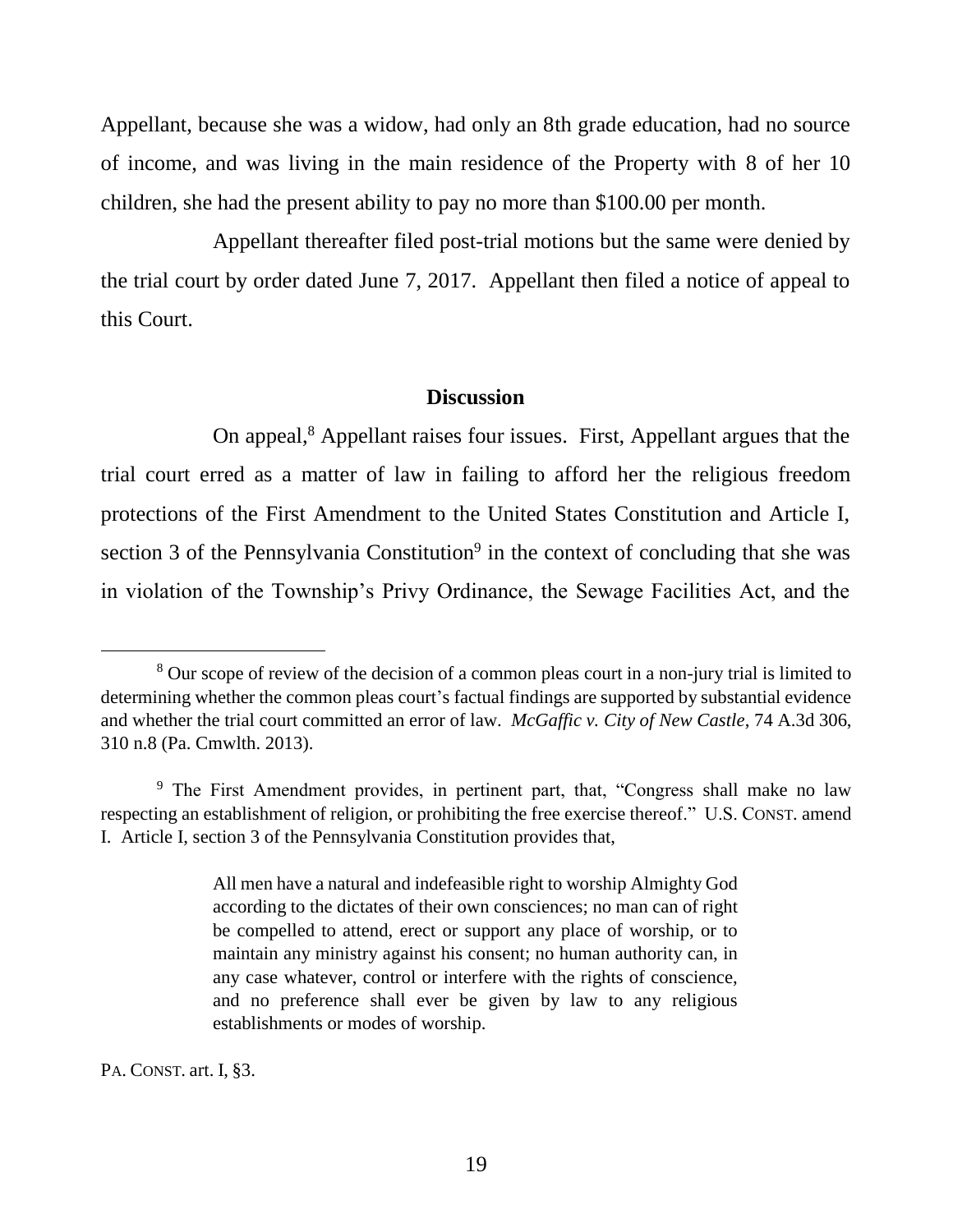UCC.<sup>10</sup> Second, Appellant argues that the trial court erred in applying the Privy Ordinance retroactively to a privy installed on the Property prior to enactment of this Ordinance. Third, Appellant argues that the trial court erred in concluding that she violated the UCC with regard to building permits, as the later-built residences at issue were temporary structures exempt from the permit requirement. Finally, Appellant argues that the trial court erred in not specifically determining the amount of the fines and/or penalties imposed by the Township.

# **Religious Freedoms in the Context of the Privy Ordinance, the Sewage Facilities Act, and the UCC**

Appellant first argues that the trial court erred as a matter of law in failing to afford her the religious freedom protections of the First Amendment to the United States Constitution and Article I, section 3 of the Pennsylvania Constitution in the context of concluding that she was in violation of the Township's Privy Ordinance, the Sewage Facilities Act, and the UCC. In the course of this argument, Appellant points to the "obvious inconsistency" between the relief requested by the Township and the trial court's decision herein. (Appellant's brief at 11.) We must agree with Appellant in this regard.

As Appellant notes, the complaint filed by the Township sought injunctive relief to prevent further violations of the Township's Privy Ordinance, the Sewage

 $10$  Appellant further alleges in the context of this argument that the trial court erred in failing to consider the effects of the substantial burden on her by imposing civil penalties for failing to connect her residence to the Township's sewer system, which would require the use of an electric grinder pump in violation of her religious beliefs prohibiting the use of electricity and indoor plumbing. However, Appellant's argument in this regard is misplaced as this is not a case about connecting to the Township's sewer system. Instead, this case involves Appellant's purported violations of the Township's Privy Ordinance and the Sewage Facilities Act and its regulations.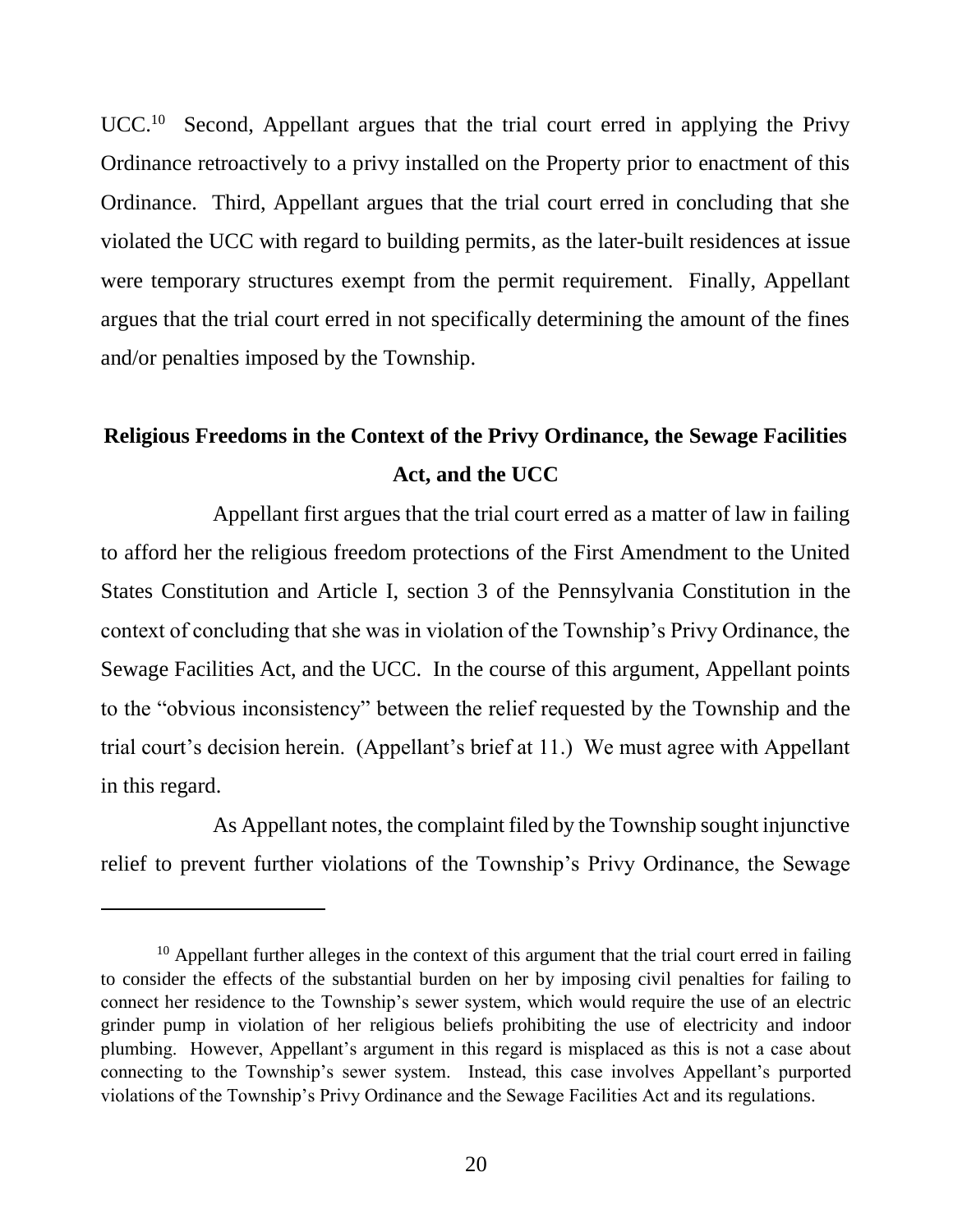Facilities Act, and the UCC, as well as abatement of nuisances related thereto. However, the trial court never addressed the issue of an injunction but instead merely directed Appellant to address and remedy all violations as found by the trial court. In other words, as Appellant states, "[t]he relief granted was not responsive to the general nature of the relief requested." (Appellant's brief at 12.) Additionally, while not questioning the sincerity of Appellant's religious beliefs as a member of the Old Order Amish and acknowledging certain constitutional protections in both the United States and Pennsylvania Constitutions, the trial court concluded that those protections were overridden by the Sewage Facilities Act's purpose of protecting the health, safety, and welfare of the citizenry. The trial court substantiates this conclusion by vaguely referencing testimony of an environmental hazard in the nature of high levels of E. coli bacteria being found in the area, without any explanation of how Appellant's purported violations contributed to or exacerbated this hazard. Moreover, the trial court ignores additional protections provided by the Religious Freedom Protection Act, $^{11}$  namely section 2(2), which states that,

> The General Assembly intends that all laws which it has heretofore enacted or will hereafter enact and all ordinances and regulations which have been or will be adopted by political subdivisions or executive agencies shall be construed so as to avoid the imposition of substantial burdens upon the free exercise of religion without compelling justification.

71 P.S. §2402(2).

l

Thus, this Court must remand the matter to the trial court to address the issues discussed above. However, there is sufficient discussion in the trial court's opinion to address Appellant's remaining arguments.

<sup>11</sup> Act of December 9, 2002, P.L. 1701, *as amended*, 71 P.S. §§2401-2407.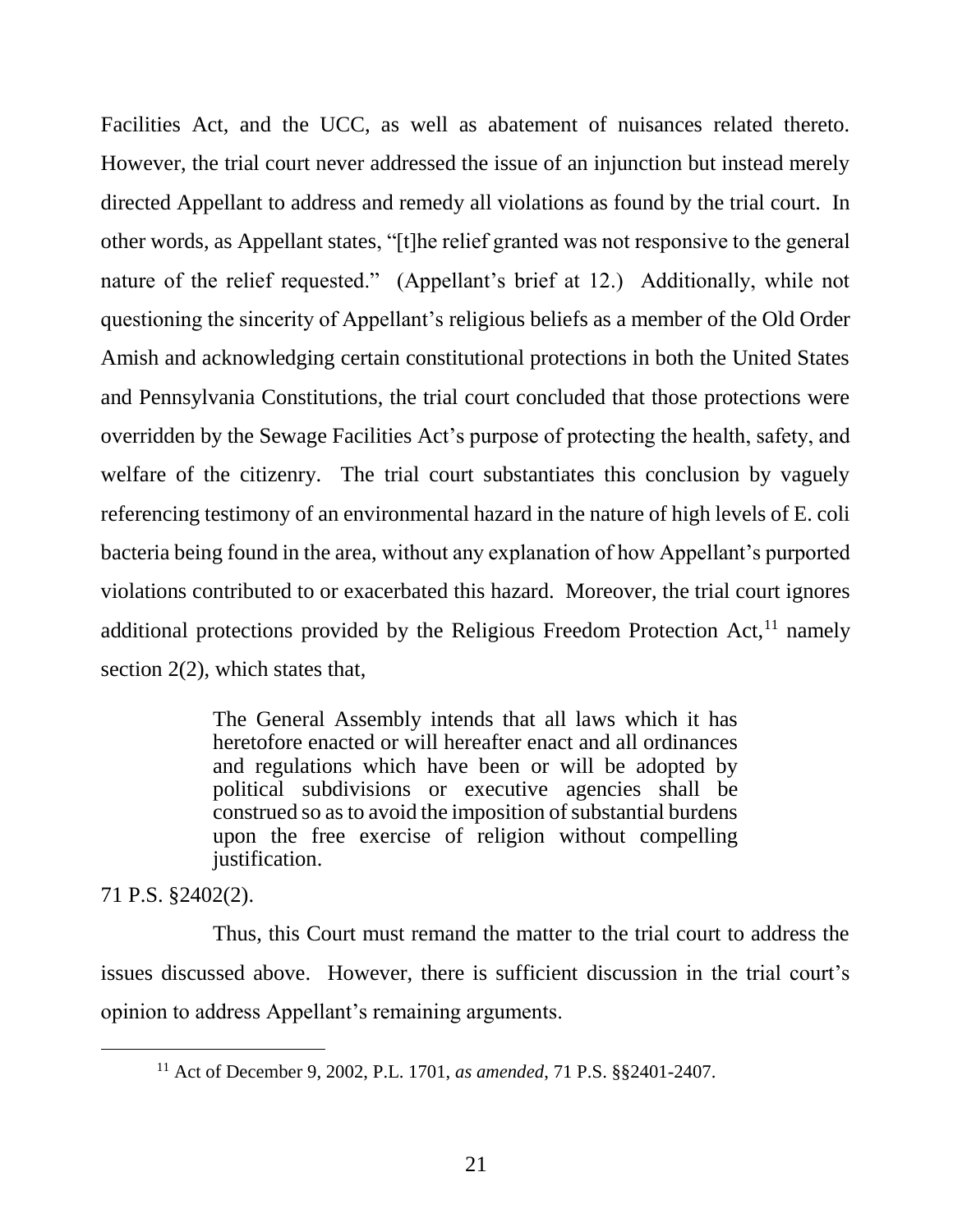# **Retroactive Application of the Township's Privy Ordinance**

Appellant argues that the trial court erred in applying the Township's Privy Ordinance retroactively to a privy installed on the Property prior to enactment of this Ordinance. $^{12}$  We agree.

There is no question that the privy serving the main residence on the Property was installed by a prior owner and was in use prior to the Township's enactment of its first Privy Ordinance in 1993. Indeed, the Township concedes the same in its brief to this Court. *See* Township's Brief at 29. Nevertheless, both the Township in its brief, and the trial court in its opinion, rely on section IV of the Privy Ordinance to rebut Appellant's arguments regarding retroactivity. Section IV(A) of the Privy Ordinance provides as follows:

> Upon and after the enactment of this Ordinance, no privy shall be installed, utilized **or** otherwise placed in service by any owner or person until said owner or person has obtained a privy permit from the Township.

(Appellant's brief, Exhibit C) (emphasis added).<sup>13</sup> Both the Township and the trial court rely on the use of the term "utilized" in this section as evidencing the Township's intent that the Privy Ordinance was to apply retroactively. Generally speaking, however, a law must clearly state that it is retroactive in order to be applied in such a

 $12$  As noted above, a question arises as to whether the Property includes one or two privies, which must be clarified on remand. Additionally, we note that the trial court's opinion is unclear as to whether Appellant was actually in violation of the Privy Ordinance. Indeed, the trial court seemingly rendered contradictory findings that Appellant violated the Privy Ordinance by using a privy without a permit and that Appellant was not utilizing a privy at all. To the extent the trial court found the former, we will address this issue above.

<sup>&</sup>lt;sup>13</sup> Both the 1993 and 2012 versions of the Privy Ordinance were attached as exhibits to Appellant's brief.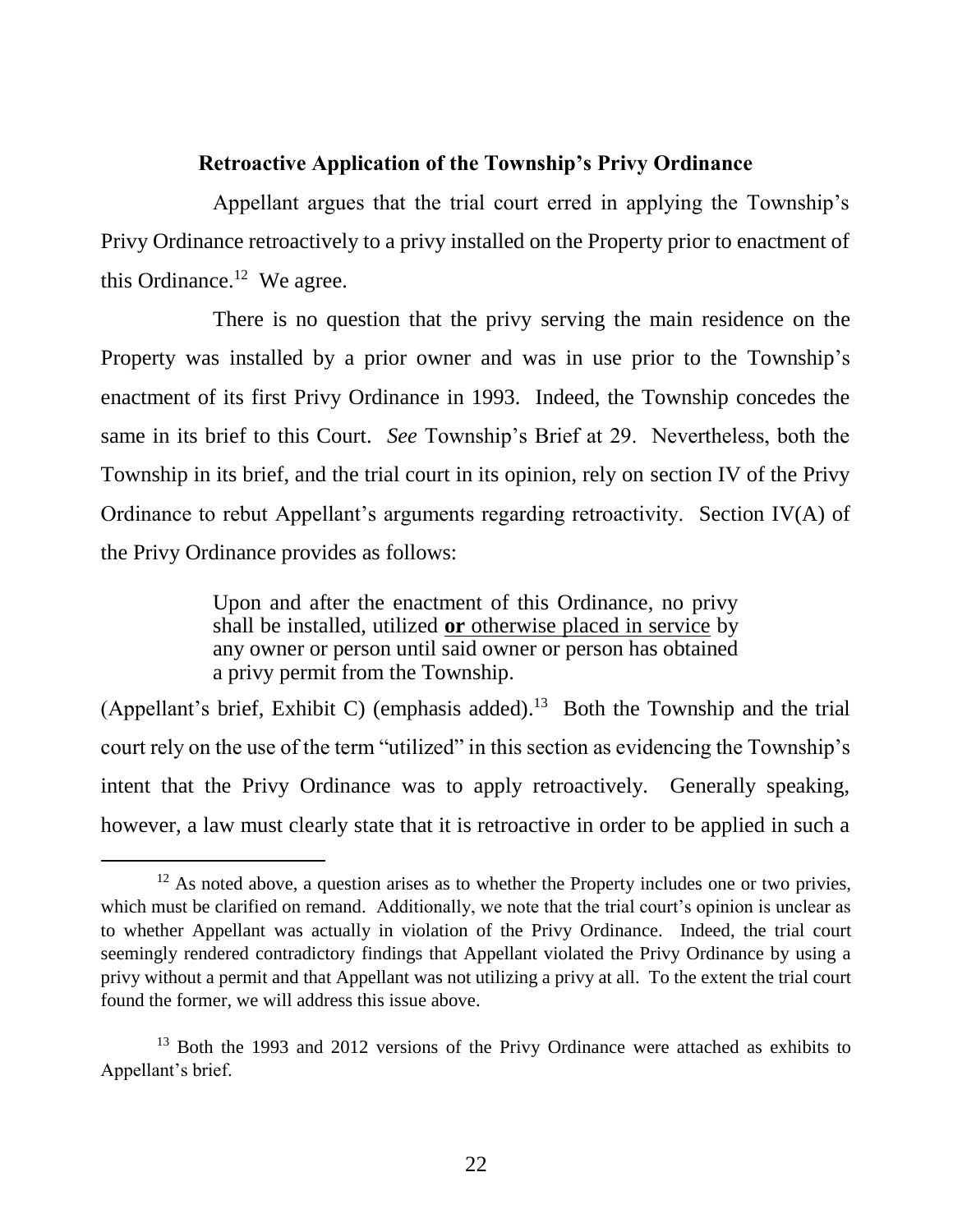manner. Indeed, section 1926 of the Statutory Construction Act of 1972, entitled "Presumption against retroactive effect," provides that "No statute shall be construed to be retroactive unless clearly and manifestly so intended by the General Assembly." 1 Pa.C.S. §1926.<sup>14</sup> We cannot agree with the Township or the trial court that section IV(A) of the Privy Ordinance "clearly and manifestly" represents an intent that the same be applied retroactively. To the contrary, the phrase "utilized or otherwise placed in service" in this section may only apply to privies that were "installed" on or after the enactment of the Privy Ordinance.

Further, the use of the word "or" in this section of the Privy Ordinance has the effect of a conjunctive, joining together of two or more verbs into a single, positive, correlative state. In other words, after the date on which the Ordinance was passed, a privy cannot be "installed"; and if it has been installed prior to the Ordinance, but no further action was taken with respect to it, the "installed" privy cannot be "utilized" or "placed into service" after the effective date of the Ordinance. Again, here, the privy serving the main residence was installed and in use well before the enactment of the Privy Ordinance. Indeed, if the term "utilized" were interpreted to mean *any* use of a privy after the effective date of the Ordinance, this would effectively nullify the "placed into service" language and expand the scope of the Ordinance beyond that which the plain language permits.

Moreover, in its brief, the Township cites to section III of the Privy Ordinance, providing that the "operation of privies within the Township shall hereinafter be governed by the terms of this Ordinance," and section VIII(D), providing

<sup>&</sup>lt;sup>14</sup> This Court has applied section 1926 of the Statutory Construction Act of 1972 to ordinances. *See*, *e.g.*, *Kuziak v. Borough of Danville*, 125 A.3d 470 (Pa. Cmwlth. 2015).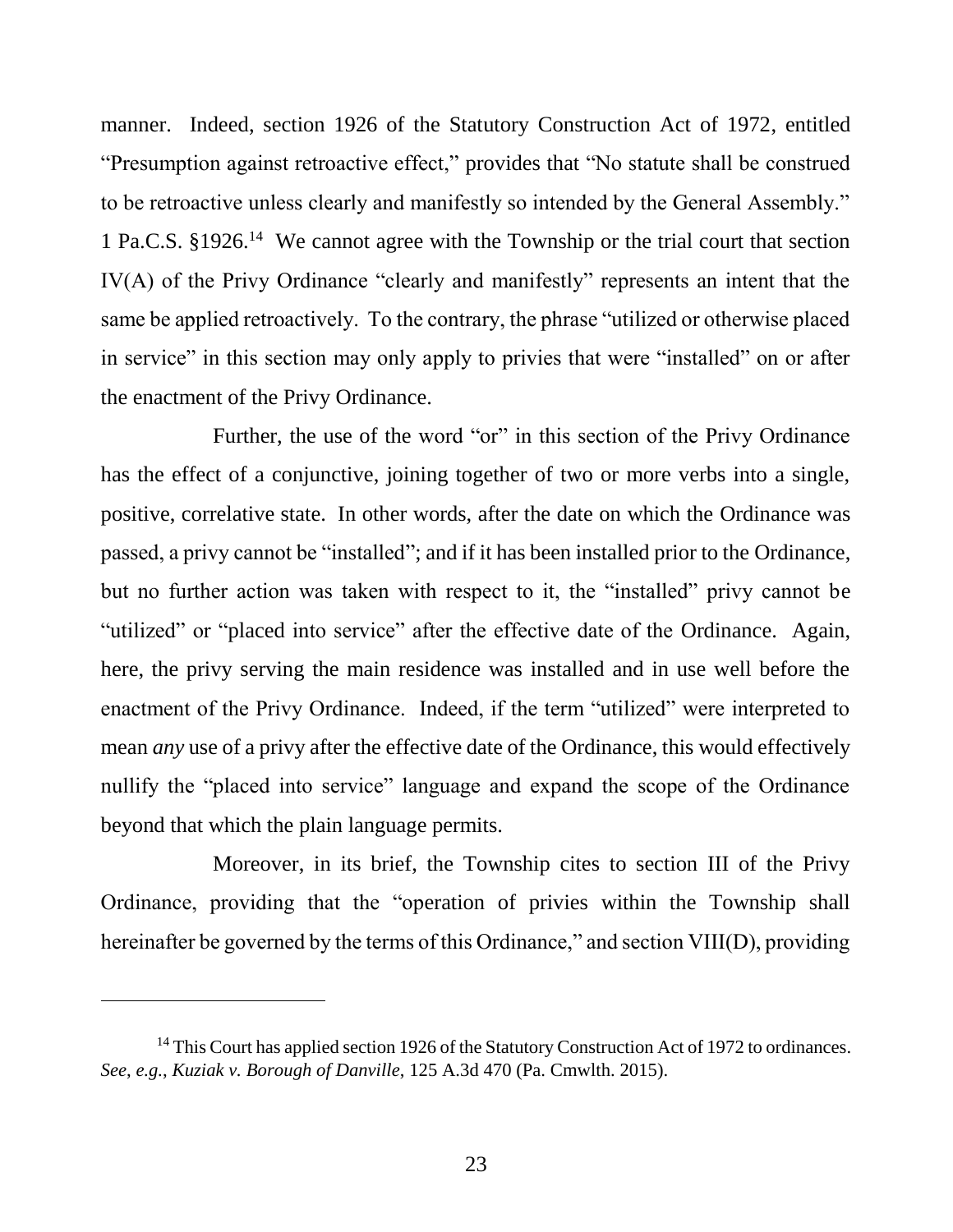that "privies may not be utilized or constructed upon premises served by water under pressure."<sup>15</sup> Again, however, we cannot conclude that the language of either of these sections of the Privy Ordinance reflects a clear intent to apply the same retroactively. Thus, we must agree with Appellant that the trial court erred in retroactively applying the Township's Privy Ordinance to the Property.

## **UCC Violations**

Next, Appellant argues that the trial court erred in concluding that she violated the UCC with regard to building permits, as the later-built residences at issue were temporary structures exempt from the permit requirement. We agree to the extent that the trial court seemingly concluded that Appellant herself was in violation of the UCC, but disagree to the extent that the trial court concluded that the Little Ash Trust was in violation. 16

As the trial court noted in its opinion, Appellant's sons' residences do not meet the definition of temporary structures found in section 104(b)(8) of the PCCA, which has been adopted by the Township through its UCC Ordinance, Ordinance No. 04-06-01. More specifically, section 104(b)(8) requires that a temporary structure be,

<sup>&</sup>lt;sup>15</sup> The Township cites to this language as being found in section VII of the Privy Ordinance. However, the Township was referring to the 1993 Privy Ordinance, which was repealed and replaced in 2012. The 2012 Privy Ordinance contains identical language in the section noted above.

<sup>&</sup>lt;sup>16</sup> In discussing the UCC violations, the trial court continuously refers to Appellant herself as having committed the violations. However, as noted above, there is no dispute that at the time the Township filed its complaint in this matter, the Little Ash Trust owned the Property. Indeed, the Little Ash Trust owned the Property as of September 17, 2010. Further, the testimony of record indicates that the residences occupied by Appellant's sons were constructed in 2012 and 2015, respectively, at a time when the Little Ash Trust owned the Property.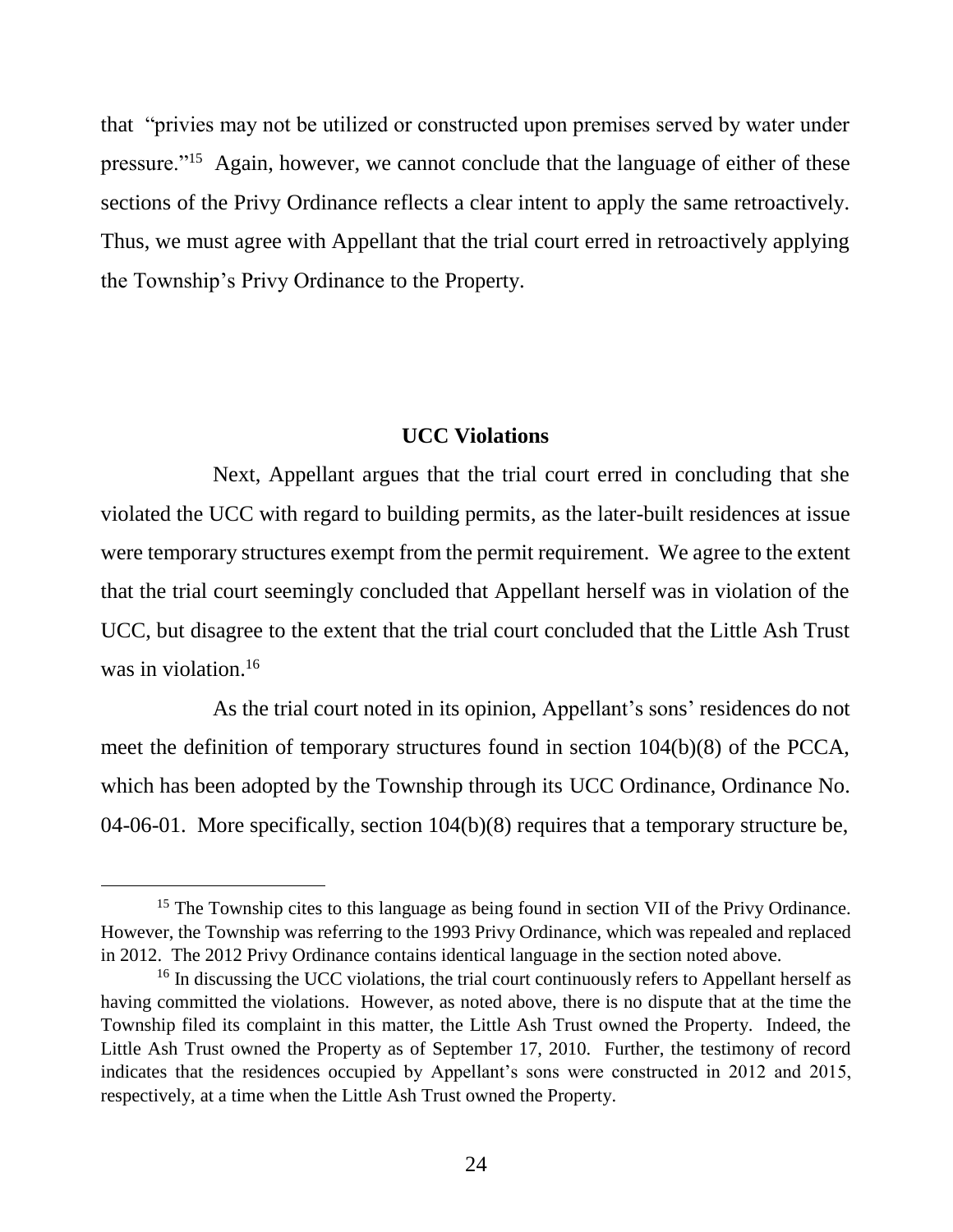- (i) Erected for the purpose of participation in a fair, flea market, arts and crafts festival or other public celebration.
- (ii) Less than 1,600 square feet in size.
- (iii) Erected for a period of less than 30 days.
- (iv) Not a swimming pool, spa or hot tub.

35 P.S. §7210.104(b)(8). While Appellant suggests that these provisions are to be read disjunctively, rather than conjunctively, such a reading would produce an absurd result, as any structure less than 1,600 square feet, even if a permanent dwelling, would be excluded from the requirements of the PCCA. Pursuant to section 1922 of the Statutory Construction Act, in ascertaining the intention of the General Assembly in enacting a statute, we can presume that it "does not intend a result that is absurd, impossible of execution or unreasonable." 1 Pa.C.S. §1922(1). Reading this provision conjunctively, Appellant's sons' residences simply do not meet these criteria. Further, Appellant's son, Henry Byler, specifically testified that the structures were not temporary, but instead were intended as residences for himself and his brother. Thus, the trial court did not err in concluding that Appellant violated the UCC by failing to obtain building permits for the two, later-built residences on the Property.

### **Fines/Penalties**

Finally, Appellant argues that the trial court erred in not specifically determining the amount of the fines and/or penalties imposed by the Township pursuant to the Sewage Facilities Act and by directing her to pay \$100.00 per month towards the same. We agree.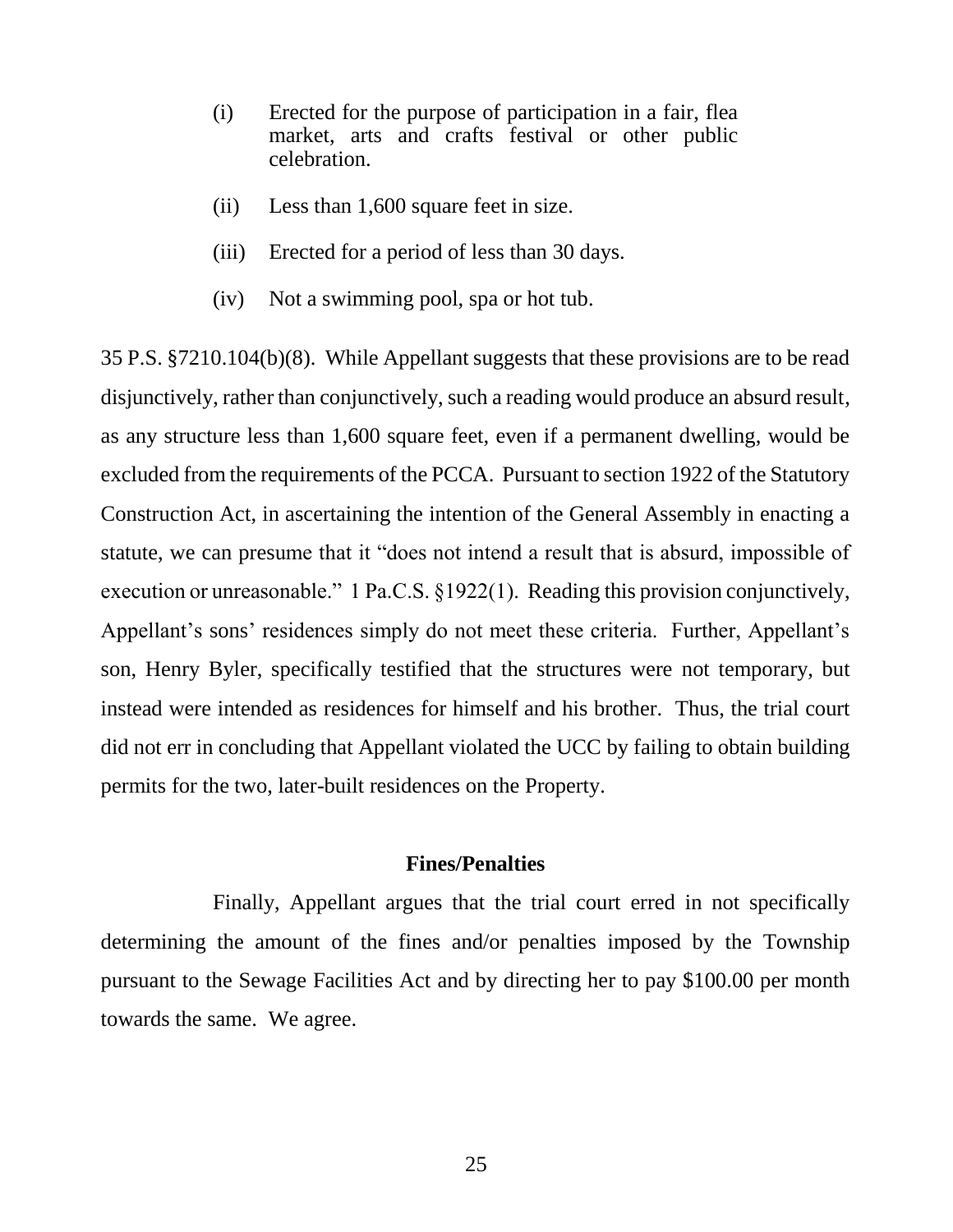Contrary to the trial court, the Township did not request that the trial court direct Appellant to pay any outstanding fines/penalties, which apparently totaled \$160,000.00 as of October 24, 2016, seven months before the trial court issued its decision and order. As Appellant properly notes, the trial court did not include, nor did the Township in any prayer for relief in any count of its complaint request, payment for the same. Rather, in its complaint, the Township merely asked for injunctive relief to correct any purported violations and abate any nuisances, as well as any charges or costs incurred by the Township in this abatement. While the Township presented evidence during the hearings regarding the fines/penalties imposed upon Appellant, it again never requested that the trial court direct payment for the same in its opinion and order. Thus, the trial court erred to the extent that it *sua sponte* awarded relief that the Township never requested.<sup>17</sup>

### **Conclusion**

For the reasons stated above, the trial court's order is vacated insofar as it grants relief beyond that which was requested by the Township, including the directive that Appellant pay \$100.00 per month towards the fines/penalties assessed by the Township. The matter is remanded to the trial court to issue a new opinion considering the issue of the religious freedom protections of the First Amendment to the United States Constitution and Article I, section 3 of the Pennsylvania Constitution as well as the Religious Freedom Protection Act. The trial court's order is reversed to the extent that it found that the Privy Ordinance applied retroactively. The trial court's order is

 $17$  In light of the conclusion above, it is not necessary to reach the issue raised by Appellant regarding the reasonableness of the \$100.00 per month payment schedule *sua sponte* imposed by the trial court. However, we note that if the Court were to reach this issue, we have serious concerns over the reasonableness of the same given that Appellant was a widow with an 8th grade education who lived in a residence with 8 of her 10 children and no source of income.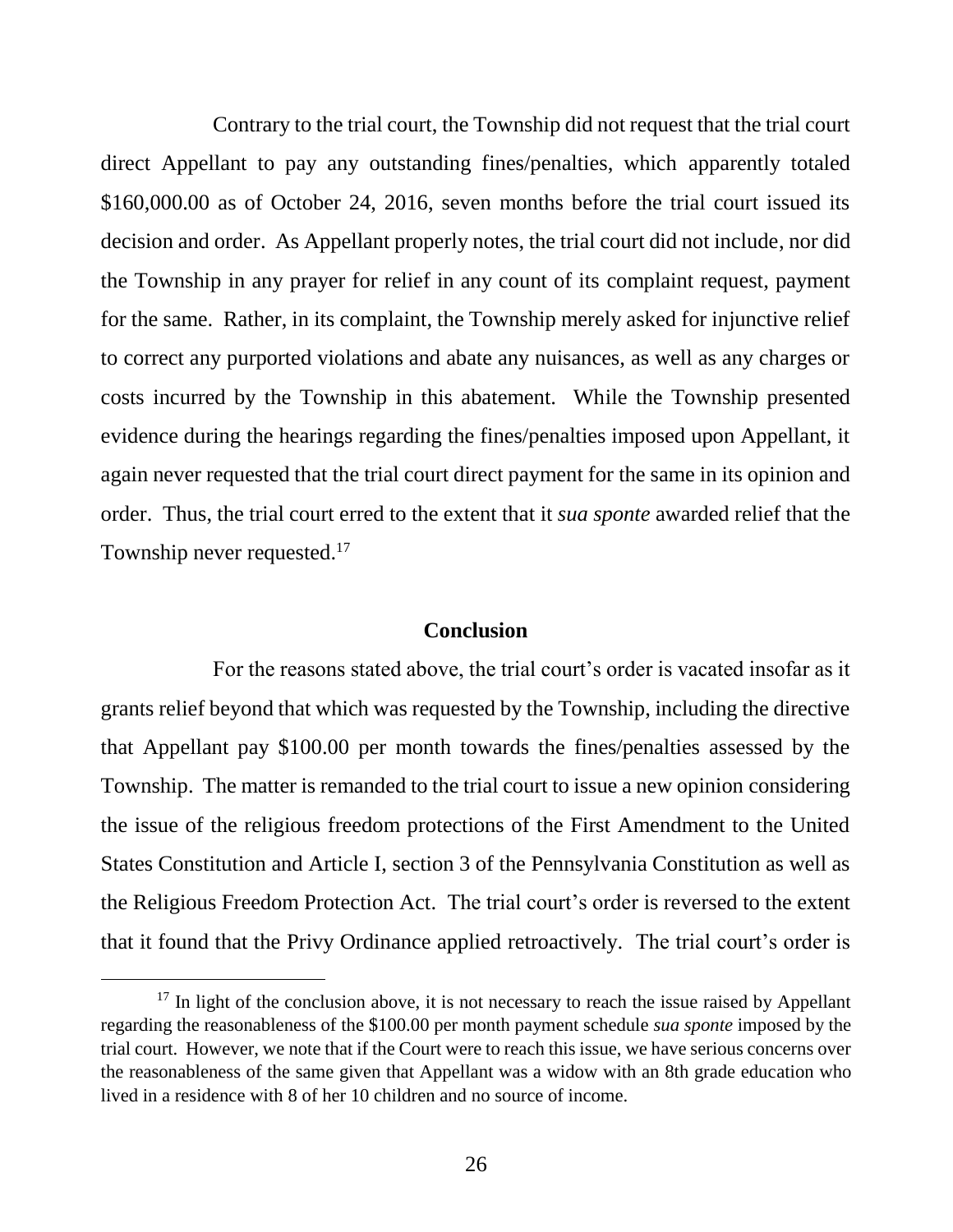affirmed to the extent that it found that the Little Ash Trust was in violation of the applicable UCC provisions by failing to obtain building permits for the two later-built residences on the Property, but reversed to the extent that it found Appellant was individually liable for the same.

Accordingly, the trial court's order is affirmed in part, reversed in part, and vacated in part, and the matter is remanded to the trial court for further proceedings consistent with this opinion.

# \_\_\_\_\_\_\_\_\_\_\_\_\_\_\_\_\_\_\_\_\_\_\_\_\_\_\_\_\_\_\_\_ PATRICIA A. McCULLOUGH, Judge

Judges Simpson, Brobson and Covey concur in result only.